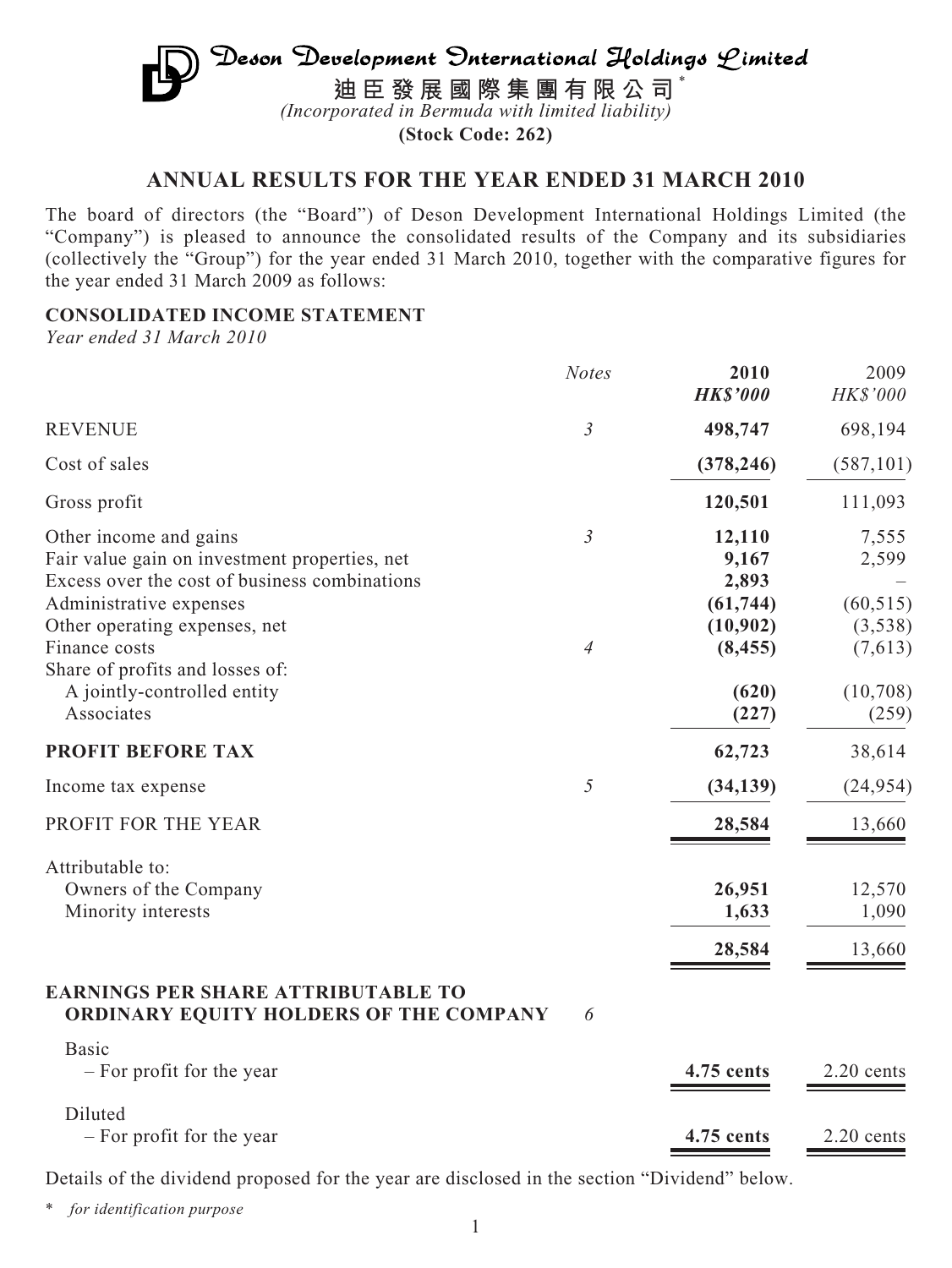# **CONSOLIDATED STATEMENT OF COMPREHENSIVE INCOME**

*Year ended 31 March 2010*

|                                                                                                               | 2010<br><b>HK\$'000</b> | 2009<br>HK\$'000 |
|---------------------------------------------------------------------------------------------------------------|-------------------------|------------------|
| PROFIT FOR THE YEAR                                                                                           | 28,584                  | 13,660           |
| OTHER COMPREHENSIVE INCOME                                                                                    |                         |                  |
| Surplus on revaluation of leasehold buildings<br>Income tax effect                                            | 7,595<br>(1, 408)       | 4,520<br>(1,225) |
|                                                                                                               | 6,187                   | 3,295            |
| Share of other comprehensive income of associates<br>Release of capital reserve upon disposal of an associate | 214<br>(119)            | (86)             |
| Release of exchange fluctuation reserve upon disposal of<br>an associate                                      | (524)                   |                  |
| Exchange differences on translation of foreign operations                                                     | 2,250                   | 2,188            |
| OTHER COMPREHENSIVE INCOME FOR THE YEAR,<br><b>NET OF TAX</b>                                                 | 8,008                   | 5,397            |
| TOTAL COMPREHENSIVE INCOME FOR THE YEAR                                                                       | 36,592                  | 19,057           |
| Attributable to:                                                                                              |                         |                  |
| Owners of the Company                                                                                         | 34,782                  | 17,754           |
| Minority interests                                                                                            | 1,810                   | 1,303            |
|                                                                                                               | 36,592                  | 19,057           |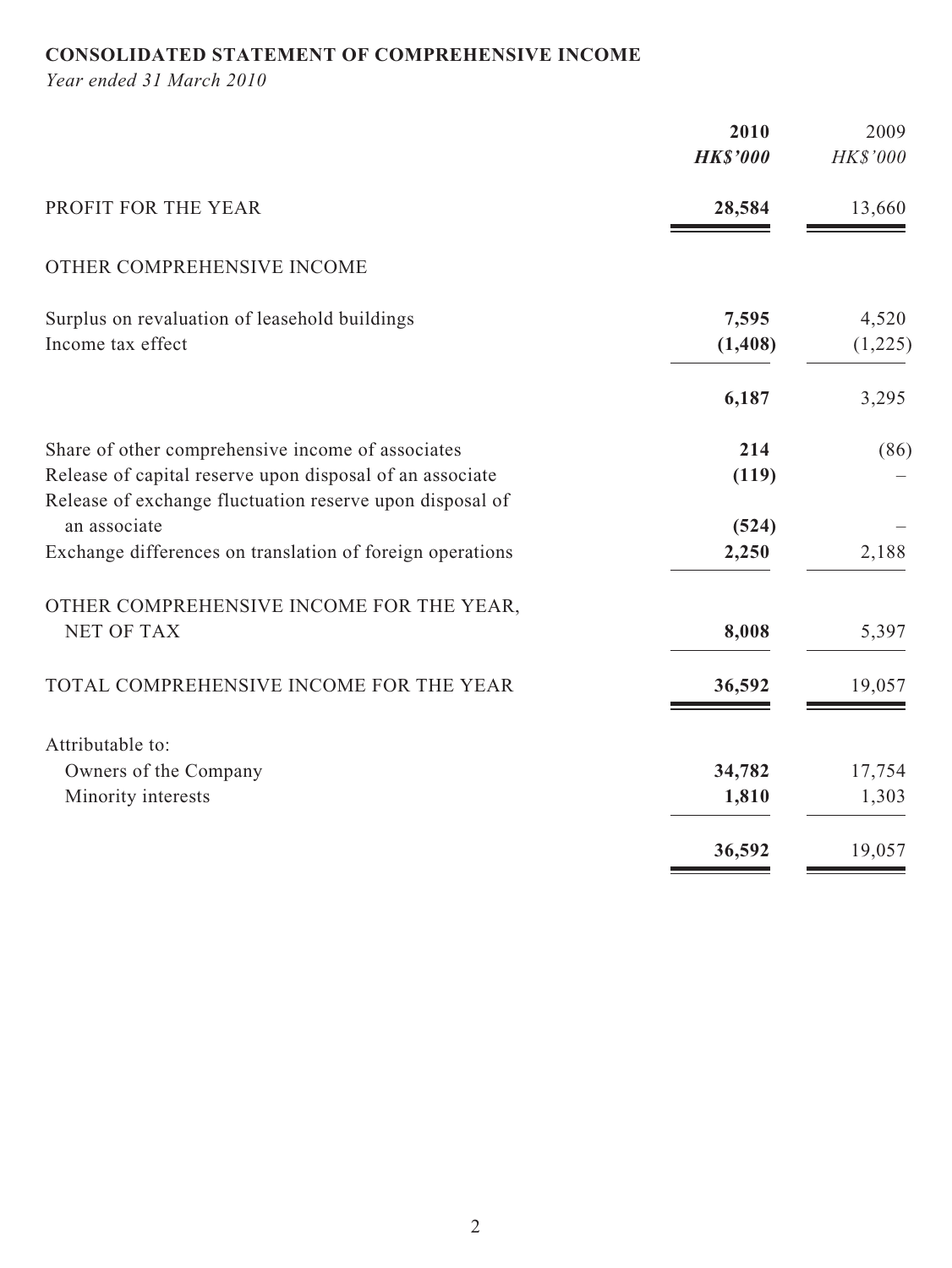# **CONSOLIDATED STATEMENT OF FINANCIAL POSITION**

*31 March 2010*

|                                                       | <b>Note</b>    | 2010            | 2009     |
|-------------------------------------------------------|----------------|-----------------|----------|
|                                                       |                | <b>HK\$'000</b> | HK\$'000 |
| <b>NON-CURRENT ASSETS</b>                             |                |                 |          |
| Property, plant and equipment                         |                | 66,312          | 64,350   |
| Investment properties                                 |                | 210,330         | 181,704  |
| Prepaid land lease payments                           |                | 5,579           | 5,718    |
| Interest in a jointly-controlled entity               |                |                 |          |
| Interests in associates                               |                | 3,772           | (2,408)  |
| Available-for-sale investments                        |                |                 |          |
| Financial assets at fair value through profit or loss |                | 2,280           | 2,260    |
| Amount due from an investee                           |                |                 |          |
| Total non-current assets                              |                | 288,273         | 251,624  |
| <b>CURRENT ASSETS</b>                                 |                |                 |          |
| Amounts due from associates                           |                | 27,108          | 26,650   |
| Properties held for sale                              |                | 486,262         | 520,064  |
| Gross amount due from contract customers              |                | 2,641           | 5,247    |
| Inventories                                           |                | 1,526           | 1,497    |
| Accounts receivable                                   | $\overline{7}$ | 71,294          | 59,472   |
| Prepayments, deposits and other receivables           |                | 29,549          | 30,290   |
| Cash and cash equivalents                             |                | 73,608          | 53,807   |
| Pledged deposits                                      |                | 31,324          | 31,331   |
|                                                       |                | 723,312         | 728,358  |
| Assets of disposal groups/non-current asset           |                |                 |          |
| classified as held for sale                           |                | 172,703         | 9,295    |
| Total current assets                                  |                | 896,015         | 737,653  |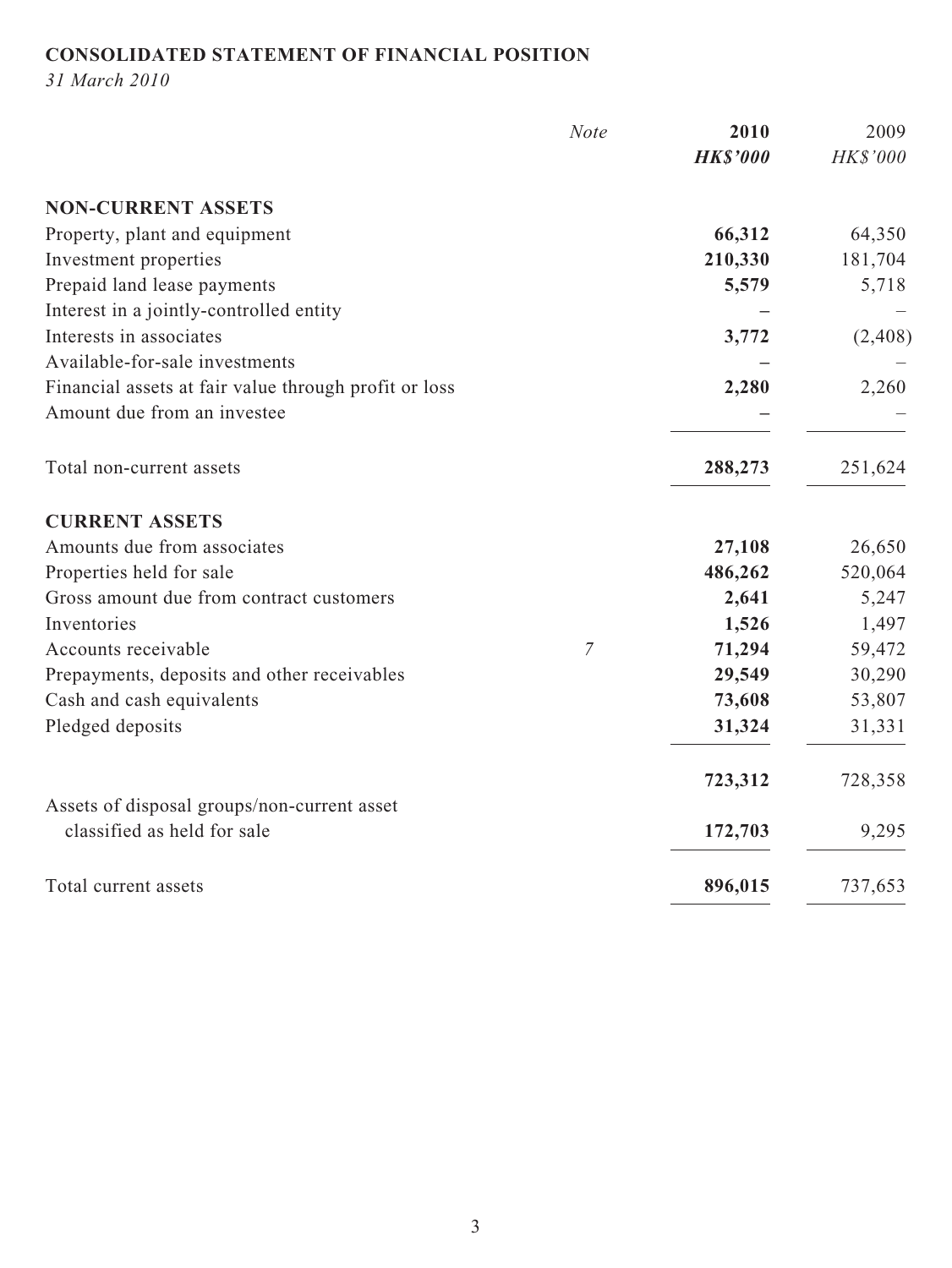|                                                 | <b>Note</b> | 2010            | 2009     |
|-------------------------------------------------|-------------|-----------------|----------|
|                                                 |             | <b>HK\$'000</b> | HK\$'000 |
| <b>CURRENT LIABILITIES</b>                      |             |                 |          |
| Gross amount due to contract customers          |             | 42,677          | 38,626   |
| Accounts payable                                | $\delta$    | 20,948          | 44,269   |
| Other payables and accruals                     |             | 157,515         | 171,116  |
| Amounts due to associates                       |             | 54              | 262      |
| Amounts due to minority shareholders            |             | 24,465          | 19,529   |
| Amounts due to related companies                |             | 18,444          | 27,166   |
| Tax payable                                     |             | 63,514          | 45,914   |
| Convertible notes                               |             |                 | 15,721   |
| Interest-bearing bank and other borrowings      |             | 133,949         | 97,563   |
|                                                 |             | 461,566         | 460,166  |
| Liabilities directly associated with the assets |             |                 |          |
| of disposal groups classified as held for sale  |             | 120,567         |          |
| Total current liabilities                       |             | 582,133         | 460,166  |
| <b>NET CURRENT ASSETS</b>                       |             | 313,882         | 277,487  |
| <b>TOTAL ASSETS LESS CURRENT LIABILITIES</b>    |             | 602,155         | 529,111  |
| <b>NON-CURRENT LIABILITIES</b>                  |             |                 |          |
| Interest-bearing bank and other borrowings      |             | 64,499          | 32,205   |
| Deferred tax liabilities                        |             | 23,894          | 19,252   |
| Total non-current liabilities                   |             | 88,393          | 51,457   |
| Net assets                                      |             | 513,762         | 477,654  |
| <b>EQUITY</b>                                   |             |                 |          |
| Equity attributable to owners of the Company    |             |                 |          |
| Issued capital                                  |             | 56,697          | 56,697   |
| Reserves                                        |             | 440,817         | 416,091  |
| Equity component of convertible notes           |             |                 | 1,259    |
| Proposed final dividend                         |             | 11,315          |          |
|                                                 |             | 508,829         | 474,047  |
| <b>Minority interests</b>                       |             | 4,933           | 3,607    |
| Total equity                                    |             | 513,762         | 477,654  |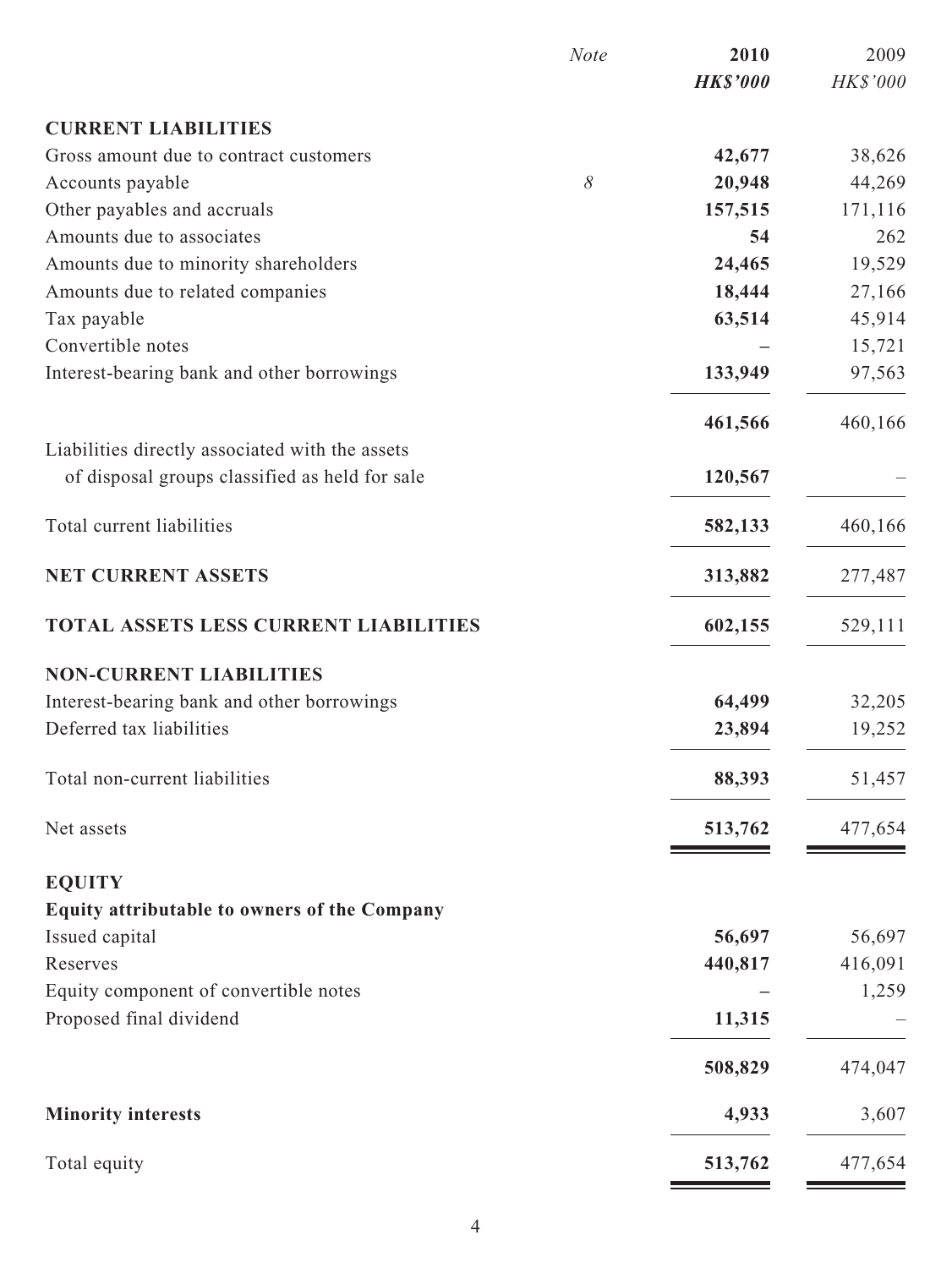## **NOTES TO FINANCIAL STATEMENTS**

## **1. CHANGES IN ACCOUNTING POLICY AND DISCLOSURES**

The Group has adopted the following new and revised HKFRSs for the first time for the current year's financial statements.

| HKFRS 1 and HKAS 27 Amendments                          | Amendments to HKFRS 1 First-time Adoption of HKFRSs and HKAS 27<br>Consolidated and Separate Financial Statements - Cost of an Investment<br>in a Subsidiary, Jointly Controlled Entity or Associate |
|---------------------------------------------------------|------------------------------------------------------------------------------------------------------------------------------------------------------------------------------------------------------|
| <b>HKFRS 2 Amendments</b>                               | Amendments to HKFRS 2 Share-based Payment - Vesting Conditions and<br><b>Cancellations</b>                                                                                                           |
| <b>HKFRS 7 Amendments</b>                               | Amendments to HKFRS 7 Financial Instruments: Disclosures - Improving<br>Disclosures about Financial Instruments                                                                                      |
| <b>HKFRS 8</b>                                          | <b>Operating Segments</b>                                                                                                                                                                            |
| HKFRS 8 Amendment*                                      | Amendment to HKFRS 8 Operating Segments: Disclosures - Information<br>about segment assets (early adopted)                                                                                           |
| HKAS 1 (Revised)                                        | <b>Presentation of Financial Statements</b>                                                                                                                                                          |
| HKAS 18 Amendment*                                      | Amendment to Appendix to HKAS 18 Revenue - Determining whether an<br>entity is acting as a principal or as an agent                                                                                  |
| HKAS 23 (Revised)                                       | <b>Borrowing Costs</b>                                                                                                                                                                               |
| HKAS 32 and HKAS 1 Amendments                           | Amendments to HKAS 32 Financial Instruments: Presentation and HKAS<br>1 Presentation of Financial Statements - Puttable Financial Instruments<br>and Obligations Arising on Liquidation              |
| HK(IFRIC)-Int 9 and                                     | Amendments to HK(IFRIC)-Int 9 Reassessment of Embedded Derivatives                                                                                                                                   |
| <b>HKAS 39 Amendments</b>                               | and HKAS 39 Financial Instruments: Recognition and Measurement -<br><b>Embedded Derivatives</b>                                                                                                      |
| HK(IFRIC)-Int 13                                        | <b>Customer Loyalty Programmes</b>                                                                                                                                                                   |
| HK(IFRIC)-Int 15                                        | Agreements for the Construction of Real Estate                                                                                                                                                       |
| HK(IFRIC)-Int 16                                        | Hedges of a Net Investment in a Foreign Operation                                                                                                                                                    |
| HK(IFRIC)-Int 18                                        | Transfers of Assets from Customers (adopted from 1 July 2009)                                                                                                                                        |
| Improvements to HKFRSs (October<br>$2008$ <sup>**</sup> | Amendments to a number of HKFRSs                                                                                                                                                                     |

\* Included in *Improvements to HKFRSs 2009* (as issued in May 2009)

\*\* The Group adopted all the improvements to HKFRSs issued in October 2008 except for the amendments to HKFRS 5 *Non-current assets Held for Sale and Discontinued Operations – Plan to sell the controlling interest in a subsidiary*, which is effective for annual periods beginning on or after 1 July 2009.

Other than as further explained below regarding the impact of the HKFRS 7 Amendments, HKFRS 8, HKFRS 8 Amendment, HKAS 1 (Revised) and HK(IFRIC)-Int 15, the adoption of these new and revised HKFRSs has had no significant financial effect on these financial statements and there have been no significant changes to the accounting policies applied in these financial statements.

### **(a) Amendments to HKFRS 7** *Financial Instruments: Disclosures – Improving Disclosures about Financial Instruments*

The HKFRS 7 Amendments require additional disclosures about fair value measurement and liquidity risk. Fair value measurements related to items recorded at fair value are to be disclosed by sources of inputs using a three-level fair value hierarchy, by class, for all financial instruments recognised at fair value. In addition, a reconciliation between the beginning and ending balance is now required for level 3 fair value measurements, as well as significant transfers between levels in the fair value hierarchy. The amendments also clarify the requirements for liquidity risk disclosures with respect to derivative transactions and assets used for liquidity management.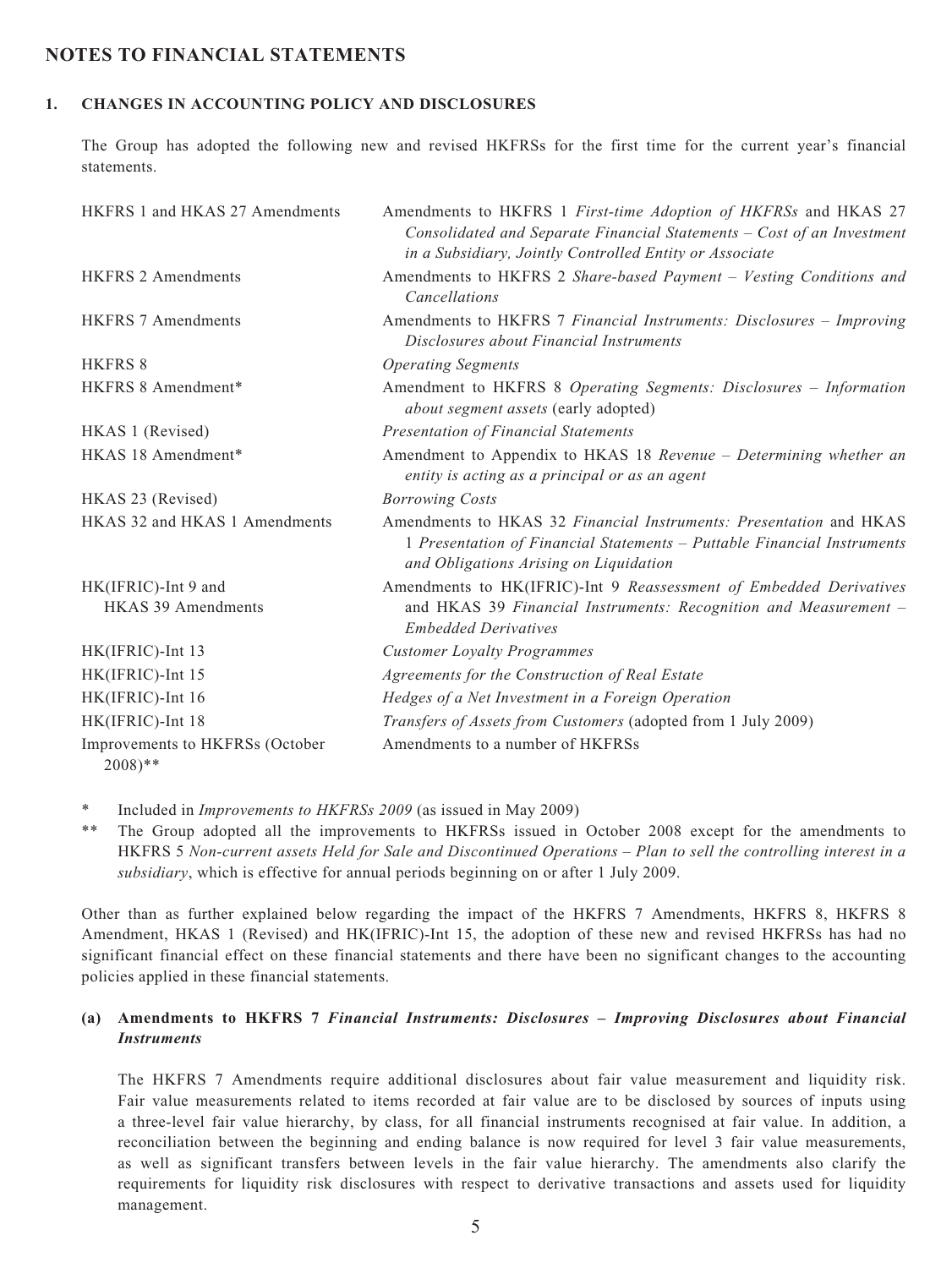#### **1. CHANGES IN ACCOUNTING POLICY AND DISCLOSURES** *(continued)*

#### **(b) HKFRS 8** *Operating Segments*

HKFRS 8, which replaces HKAS 14 *Segment Reporting*, specifies how an entity should report information about its operating segments, based on information about the components of the entity that is available to the chief operating decision maker for the purposes of allocating resources to the segments and assessing their performance. The standard also requires the disclosure of information about the products and services provided by the segments, the geographical areas in which the Group operates, and revenue from the Group's major customers. The Group concluded that the operating segments determined in accordance with HKFRS 8 are the same as the business segments previously identified under HKAS 14. These revised disclosures, including the related revised comparative information, are shown in note 2.

The Group has early adopted in these financial statements the Amendment to HKFRS 8 issued in *Improvements to HKFRSs 2009* which clarifies that segment assets need only to be reported when those assets are included in measures that are used by the chief operating decision maker.

#### **(c) HKAS 1 (Revised)** *Presentation of Financial Statements*

HKAS 1 (Revised) introduces changes in the presentation and disclosures of financial statements. The revised standard separates owner and non-owner changes in equity. The statement of changes in equity includes only details of transactions with owners, with all non-owner changes in equity presented as a single line. In addition, this standard introduces the statement of comprehensive income, with all items of income and expense recognised in profit or loss, together with all other items of recognised income and expense recognised directly in equity, either in one single statement, or in two linked statements. The Group has elected to present two statements.

#### **(d) HK(IFRIC)-Int 15** *Agreements for the Construction of Real Estate*

HK(IFRIC)-Int 15 replaces HK Interpretation 3 *Revenue* – *Pre-completion Contracts for the Sale of Development Properties*. It clarifies when and how an agreement for the construction of real estate should be accounted for as a construction contract in accordance with HKAS 11 *Construction Contracts* or an agreement for the sale of goods or services in accordance with HKAS 18 *Revenue*. The interpretation has had no impact on the accounting for the Group's construction activities.

#### **2. OPERATING SEGMENT INFORMATION**

For management purposes, the Group is organised into business units based on their products and services and has three reportable operating segments as follows:

- (a) the construction business segment is engaged in construction contract works as a main contractor as well as the provision of contracting intelligent building engineering and electrical and mechanical engineering services;
- (b) the property development and investment business segment is engaged in property development of residential and commercial properties and holding of investment properties; and
- (c) the "others" segment comprises, principally, trading of medical equipment and provision of related installation and maintenance services.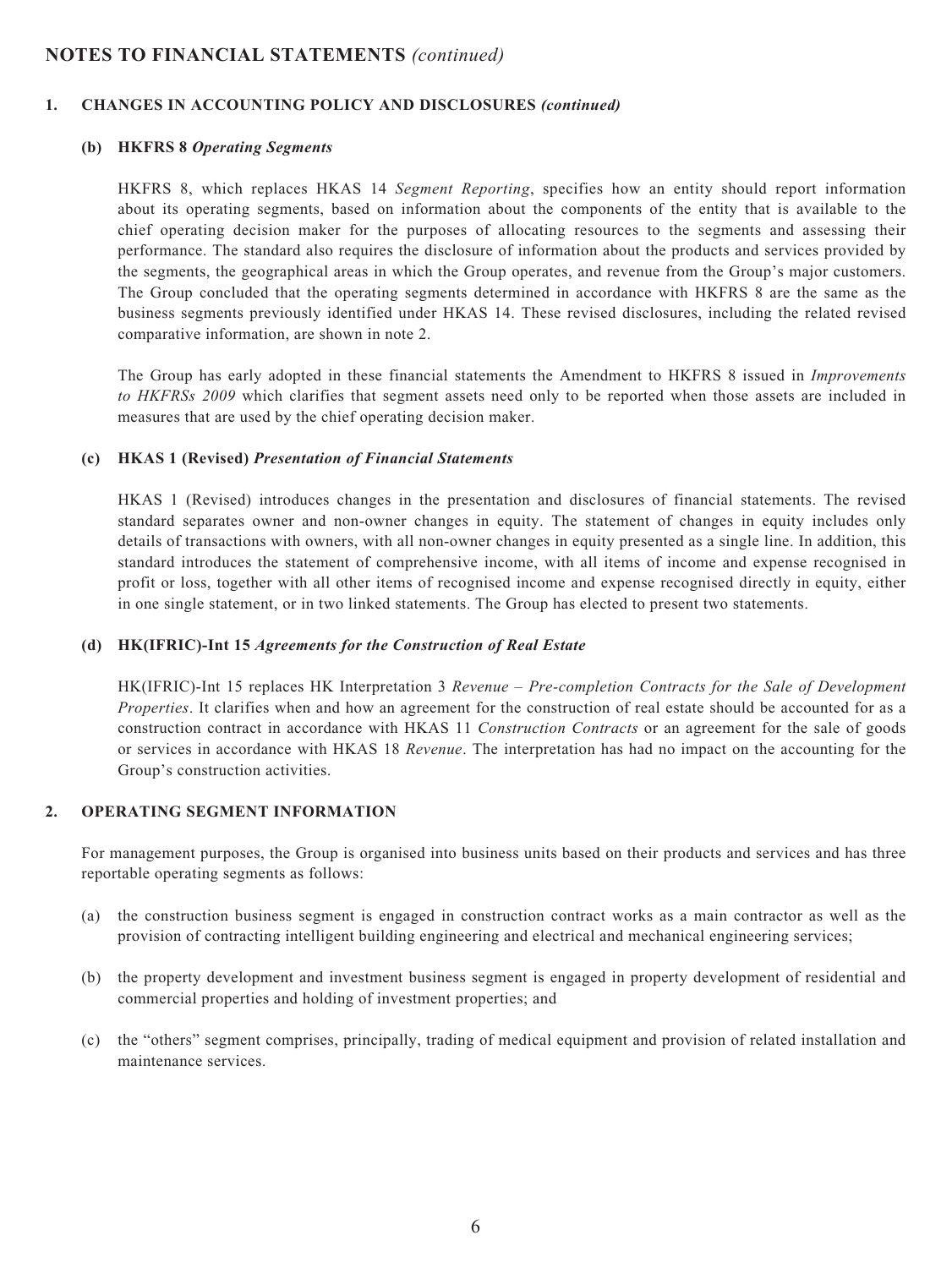### **2. OPERATING SEGMENT INFORMATION** *(continued)*

Management monitors the results of its operating segments separately for the purpose of making decisions about resources allocation and performance assessment. Segment performance is evaluated based on reportable segment profit/ loss, which is a measure of adjusted profit before tax. The adjusted profit before tax is measured consistently with the Group's profit before tax except that interest income, gain on disposal of associates, finance costs, impairment of an amount due from a jointly-controlled entity, impairment of an amount due from an associate, excess over the cost of business combinations, share of profits and losses of a jointly-controlled entity and associates as well as head office and corporate expenses are excluded from such measurement.

Segment assets exclude interest in a jointly-controlled entity, interests in associates, assets of disposal groups/non-current asset held for sale, and other unallocated head office and corporate assets as these assets are managed on a group basis.

Segment liabilities exclude liabilities directly associated with the assets of disposed groups classified as held for sale, other unallocated head office and corporate liabilities, including interest-bearing bank and other borrowings, tax payable and deferred tax liabilities, as these liabilities are managed on a group basis.

Intersegment sales and transfers are transacted with reference to the selling prices used for sales made to third parties at the then prevailing market prices.

#### **Year ended 31 March 2010**

|                                                              |                 | <b>Property</b> |                 |                 |
|--------------------------------------------------------------|-----------------|-----------------|-----------------|-----------------|
|                                                              |                 | development     |                 |                 |
|                                                              |                 | and             |                 |                 |
|                                                              | Construction    | investment      |                 |                 |
|                                                              | <b>business</b> | business        | <b>Others</b>   | Total           |
|                                                              | <b>HK\$'000</b> | <b>HK\$'000</b> | <b>HK\$'000</b> | <b>HK\$'000</b> |
| Segment revenue:                                             |                 |                 |                 |                 |
| Sales to external customers                                  | 249,470         | 241,016         | 8,261           | 498,747         |
| Other income and gains                                       | 2,392           | 5,278           | 14              | 7,684           |
| Revenue                                                      | 251,862         | 246,294         | 8,275           | 506,431         |
| <b>Segment results</b>                                       |                 |                 |                 |                 |
| Operating profit/(loss)                                      | 2,592           | 91,449          | (1,507)         | 92,534          |
| Reconciliation:                                              |                 |                 |                 |                 |
| Interest income                                              |                 |                 |                 | 2,271           |
| Gain on disposal of associates                               |                 |                 |                 | 2,155           |
| Unallocated expenses                                         |                 |                 |                 | (12, 117)       |
| Finance costs                                                |                 |                 |                 | (8, 455)        |
| Impairment of an amount due from a jointly-controlled entity |                 |                 |                 | (2, 851)        |
| Impairment of an amount due from an associate                |                 |                 |                 | (12, 860)       |
| Excess over the cost of business combinations                |                 |                 |                 | 2,893           |
| Share of loss of a jointly-controlled entity                 |                 |                 |                 | (620)           |
| Share of profits and losses of associates                    |                 |                 |                 | (227)           |
| Profit before tax                                            |                 |                 |                 | 62,723          |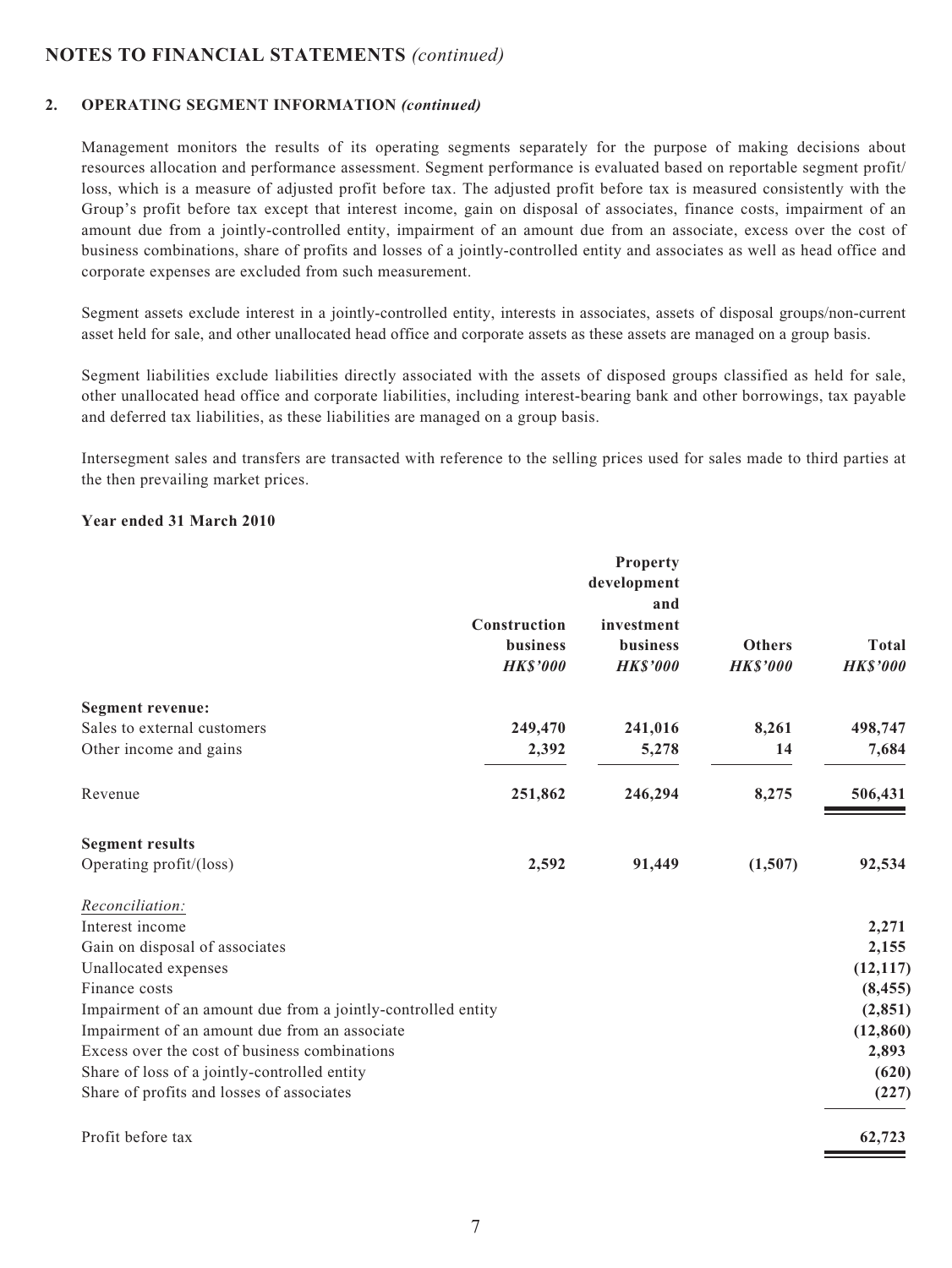# **2. OPERATING SEGMENT INFORMATION** *(continued)*

## **Year ended 31 March 2010** *(continued)*

|                                                               | Construction    | Property<br>development<br>and<br>investment |                 |                 |
|---------------------------------------------------------------|-----------------|----------------------------------------------|-----------------|-----------------|
|                                                               | <b>business</b> | <b>business</b>                              | <b>Others</b>   | <b>Total</b>    |
|                                                               | <b>HK\$'000</b> | <b>HK\$'000</b>                              | <b>HK\$'000</b> | <b>HK\$'000</b> |
| <b>Segment assets</b>                                         | 127,898         | 770,890                                      | 3,735           | 902,523         |
| Reconciliation:                                               |                 |                                              |                 |                 |
| Interests in associates                                       |                 |                                              |                 | 3,772           |
| Assets of disposal groups/non-current asset                   |                 |                                              |                 |                 |
| classified as held for sale                                   |                 |                                              |                 | 172,703         |
| Corporate and other unallocated assets                        |                 |                                              |                 | 105,290         |
| Total assets                                                  |                 |                                              |                 | 1,184,288       |
| <b>Segment liabilities</b>                                    | 106,834         | 153,895                                      | 1,131           | 261,860         |
| Reconciliation:                                               |                 |                                              |                 |                 |
| Liabilities directly associated with the assets of            |                 |                                              |                 |                 |
| disposal groups classified as held for sale                   |                 |                                              |                 | 120,567         |
| Corporate and other unallocated liabilities                   |                 |                                              |                 | 288,099         |
| Total liabilities                                             |                 |                                              |                 | 670,526         |
| Other segment information:                                    |                 |                                              |                 |                 |
| Recognition of prepaid land lease payments                    | 139             |                                              |                 | 139             |
| Fair value gain of investment properties                      |                 | (9,167)                                      |                 | (9,167)         |
| Loss on disposal of items of property,<br>plant and equipment | 47              | 4                                            | 10              | 61              |
| Impairment of accounts receivable                             | 231             | 2,727                                        | 171             | 3,129           |
| Reversal of impairment of accounts receivable                 | (2, 246)        | (2, 556)                                     |                 | (4,802)         |
| Reversal of impairment of other receivables                   | (798)           |                                              |                 | (798)           |
| Provision for inventories                                     |                 |                                              | 133             | 133             |
| Depreciation                                                  | 1,743           | 2,014                                        | 80              | 3,837           |
| Capital expenditure                                           | 1,005           | 15,470                                       | 52              | $16,527*$       |

\* Capital expenditure represents additions to property, plant and equipment and investment properties.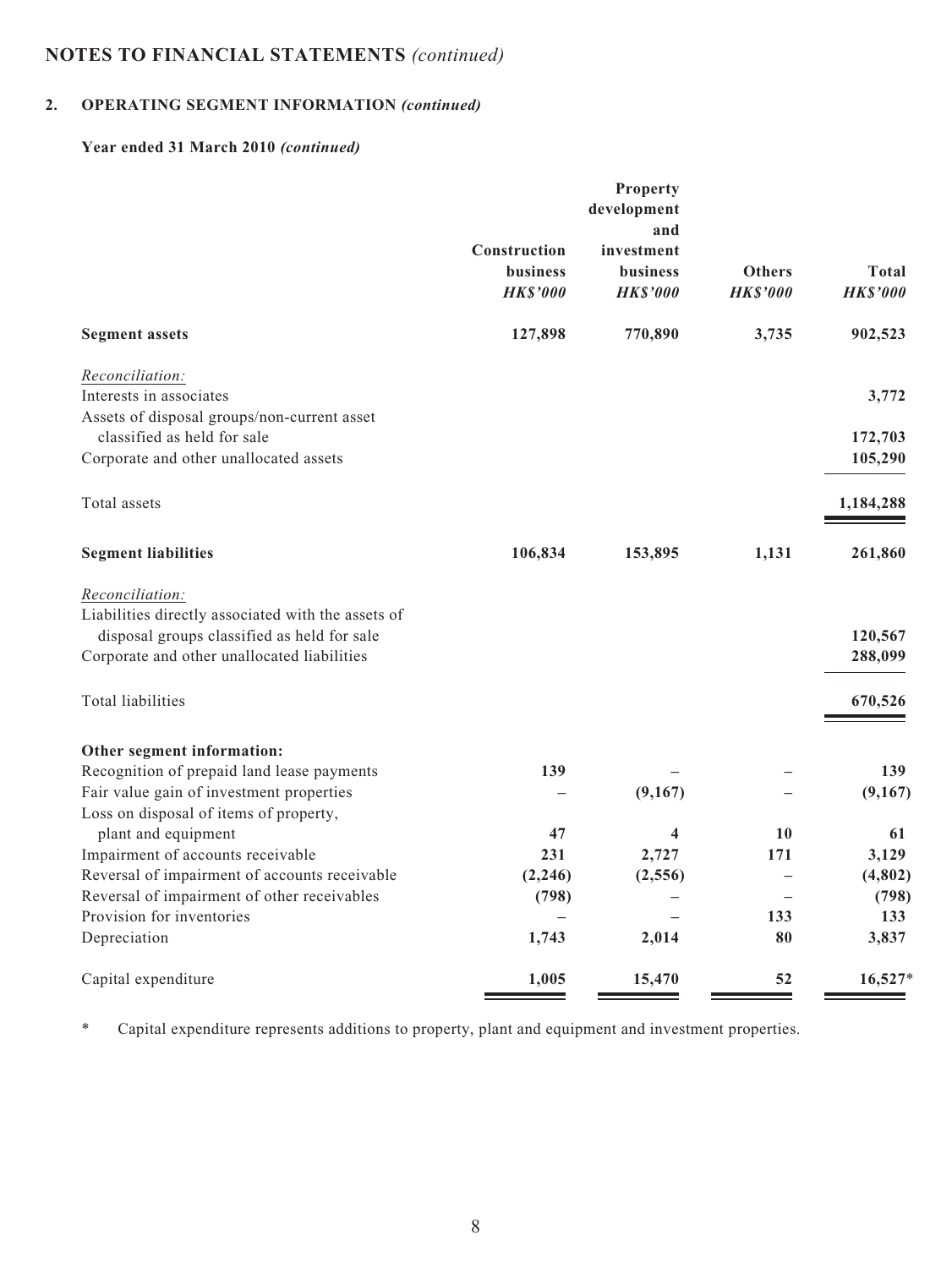# **2. OPERATING SEGMENT INFORMATION** *(continued)*

## **Year ended 31 March 2009**

|                                                                                                                                                                    | Construction<br>business<br>HK\$'000 | Property<br>development<br>and<br>investment<br>business<br>HK\$'000 | Others<br>HK\$'000 | Total<br>HK\$'000            |
|--------------------------------------------------------------------------------------------------------------------------------------------------------------------|--------------------------------------|----------------------------------------------------------------------|--------------------|------------------------------|
| <b>Segment revenue:</b>                                                                                                                                            |                                      |                                                                      |                    |                              |
| Sales to external customers<br>Other income and gains                                                                                                              | 591,014<br>1,952                     | 94,990<br>4,397                                                      | 12,190             | 698,194<br>6,349             |
| Revenue                                                                                                                                                            | 592,966                              | 99,387                                                               | 12,190             | 704,543                      |
| <b>Segment results</b>                                                                                                                                             |                                      |                                                                      |                    |                              |
| Operating profit/(loss)                                                                                                                                            | 19,179                               | 46,241                                                               | (667)              | 64,753                       |
| Reconciliation:<br>Interest income<br>Unallocated expenses<br>Finance costs<br>Impairment of an amount due from a                                                  |                                      |                                                                      |                    | 1,206<br>(5,591)<br>(7,613)  |
| jointly-controlled entity<br>Share of loss of a jointly-controlled entity<br>Share of profits and losses of associates                                             |                                      |                                                                      |                    | (3,174)<br>(10,708)<br>(259) |
| Profit before tax                                                                                                                                                  |                                      |                                                                      |                    | 38,614                       |
|                                                                                                                                                                    | Construction<br>business<br>HK\$'000 | Property<br>development<br>and<br>investment<br>business<br>HK\$'000 | Others<br>HK\$'000 | Total<br>HK\$'000            |
| <b>Segment assets</b>                                                                                                                                              | 130,217                              | 763,017                                                              | 3,934              | 897,168                      |
| Reconciliation:<br>Interests in associates<br>Assets of disposal groups/non-current asset<br>classified as held for sale<br>Corporate and other unallocated assets |                                      |                                                                      |                    | (2, 408)<br>9,295<br>85,222  |
| Total assets                                                                                                                                                       |                                      |                                                                      |                    | 989,277                      |
| <b>Segment liabilities</b>                                                                                                                                         | 141,825                              | 155,282                                                              | 1,942              | 299,049                      |
| Reconciliation:<br>Corporate and other unallocated liabilities                                                                                                     |                                      |                                                                      |                    | 212,574                      |
| Total liabilities                                                                                                                                                  |                                      |                                                                      |                    | 511,623                      |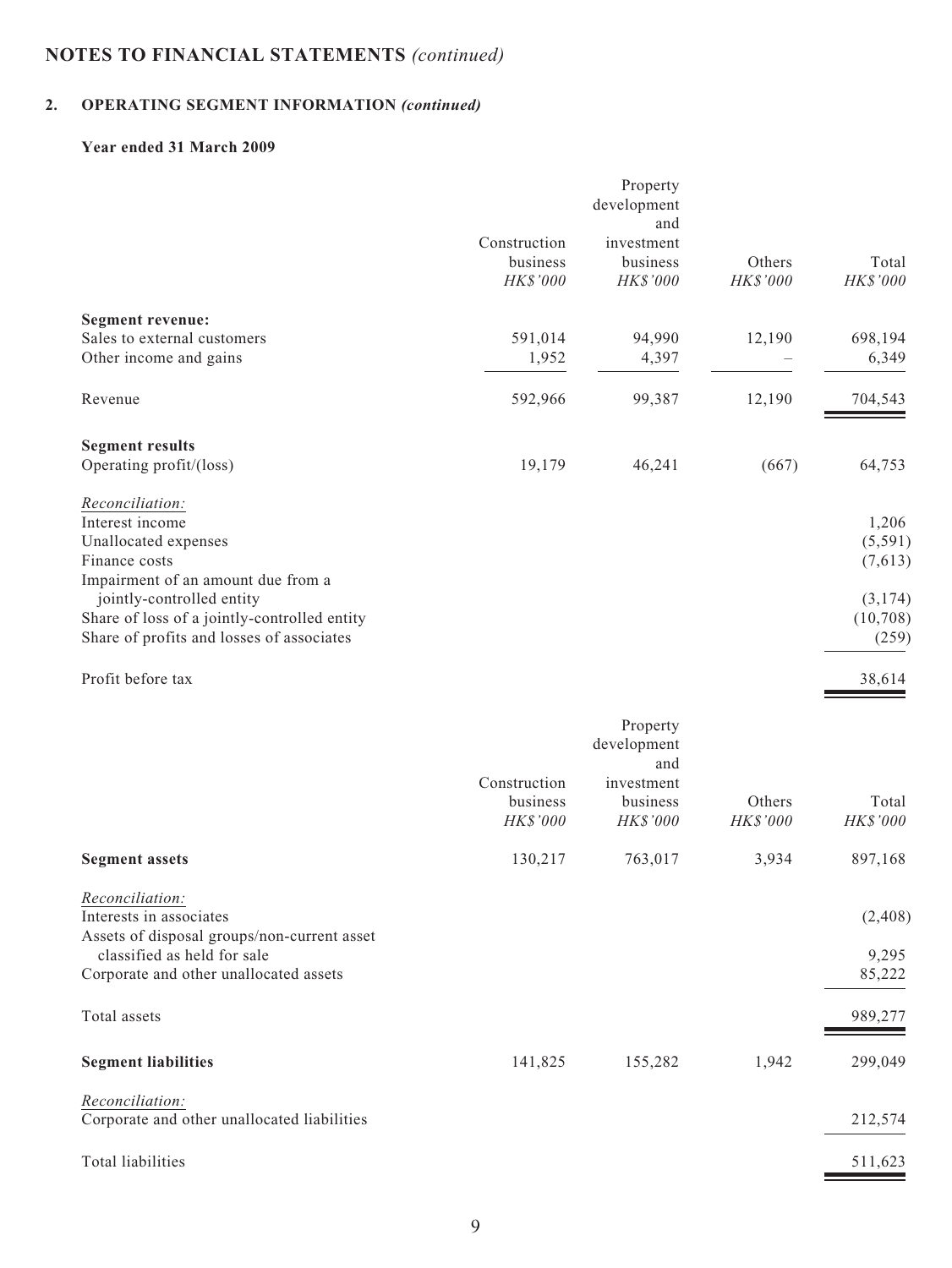#### **2. OPERATING SEGMENT INFORMATION** *(continued)*

#### **Year ended 31 March 2009** *(continued)*

|                                                           | Construction<br>business<br><b>HK\$'000</b> | Property<br>development<br>and<br>investment<br>business<br><b>HK\$'000</b> | Others<br><b>HK\$'000</b> | Total<br><i>HK\$'000</i> |
|-----------------------------------------------------------|---------------------------------------------|-----------------------------------------------------------------------------|---------------------------|--------------------------|
|                                                           |                                             |                                                                             |                           |                          |
| Other segment information:                                |                                             |                                                                             |                           |                          |
| Recognition of prepaid land lease payments                | 139                                         |                                                                             |                           | 139                      |
| Fair value gain of investment properties                  |                                             | (2,599)                                                                     |                           | (2,599)                  |
| $Loss/(gain)$ on disposal of items of property, plant and |                                             |                                                                             |                           |                          |
| equipment                                                 | (3)                                         | 42                                                                          |                           | 39                       |
| Impairment of accounts receivable                         | 2,816                                       | 1,290                                                                       | 1,007                     | 5,113                    |
| Reversal of impairment of accounts receivable             | (186)                                       | (2, 437)                                                                    |                           | (2,623)                  |
| Impairment of other receivables                           | 153                                         |                                                                             |                           | 153                      |
| Reversal of impairment of other receivables               | (900)                                       |                                                                             |                           | (900)                    |
| Provision for inventories                                 |                                             |                                                                             | 136                       | 136                      |
| Depreciation                                              | 1,719                                       | 1,048                                                                       | 989                       | 3,756                    |
| Capital expenditure                                       | 358                                         | 5,953                                                                       | 252                       | $6,563*$                 |

\* Capital expenditure represents additions to property, plant and equipment.

#### **Geographical information**

#### **(a) Revenue from external customers**

|                | 2010<br><b>HK\$'000</b> | 2009<br>HK\$'000 |
|----------------|-------------------------|------------------|
| Hong Kong      | 140,412                 | 282,486          |
| Mainland China | 358,335                 | 415,708          |
|                | 498,747                 | 698,194          |

The revenue information above is based on the location of the customers.

## **(b) Non-current assets**

|                | 2010<br><b>HK\$'000</b> | 2009<br>HK\$'000 |
|----------------|-------------------------|------------------|
| Hong Kong      | 50,088                  | 45,803           |
| Mainland China | 232,133                 | 205,969          |
|                | 282,221                 | 251,772          |

The non-current assets information above is based on the location of assets and excludes interest in a jointlycontrolled entity, interests in associates and financial assets at fair value through profit or loss.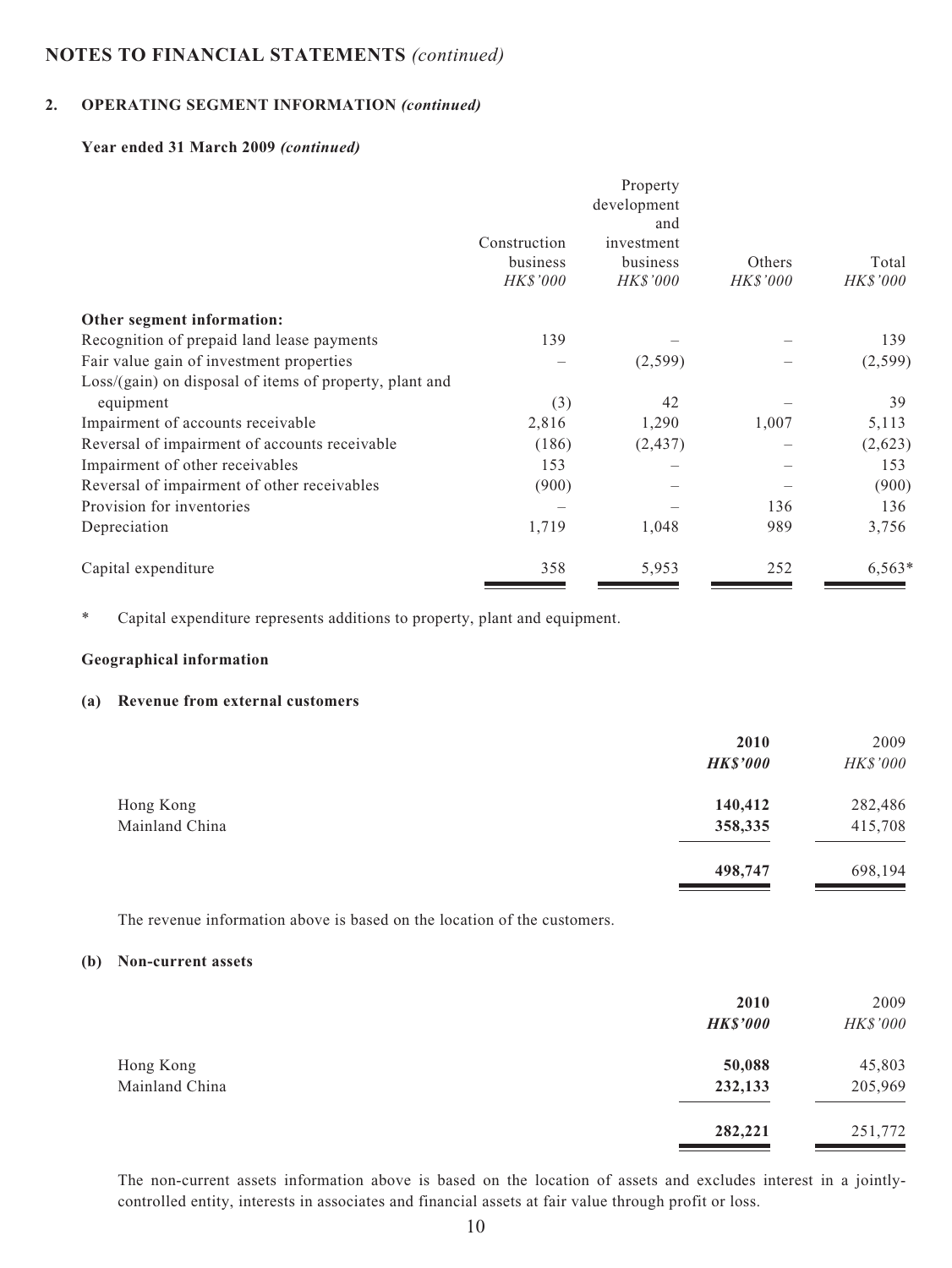#### **2. OPERATING SEGMENT INFORMATION** *(continued)*

#### **Information about a major customer**

During the year, none of the Group's revenue was derived from transactions with individual external customers that amounted to 10 per cent or more of the Group's revenue.

During the year ended 31 March 2009, revenue of approximately HK\$118,773,000 was derived from construction contracts services to a single external customer.

## **3. REVENUE, OTHER INCOME AND GAINS**

Revenue, which is also the Group's turnover, represents an appropriate proportion of contract revenue from construction contracts, income from property development and investment business, trading of medical equipment, and provision of related installation and maintenance services.

An analysis of revenue, other income and gains is as follows:

|                                                           | Group           |          |
|-----------------------------------------------------------|-----------------|----------|
|                                                           | 2010            | 2009     |
|                                                           | <b>HK\$'000</b> | HK\$'000 |
| Revenue                                                   |                 |          |
| Income from construction contracting and related business | 249,470         | 591,014  |
| Income from property development and investment business  | 241,016         | 94,990   |
| Income from trading of medical equipment, provision       |                 |          |
| of related installation and maintenance services          | 8,261           | 12,190   |
|                                                           | 498,747         | 698,194  |
| Other income and gains                                    |                 |          |
| Bank interest income                                      | 231             | 611      |
| Other interest income                                     | 2,040           | 595      |
| Gross rental income                                       | 3,046           | 3,210    |
| Gain on disposal of associates                            | 2,155           |          |
| Others                                                    | 4,638           | 3,139    |
|                                                           | 12,110          | 7,555    |
|                                                           |                 |          |

## **4. FINANCE COSTS**

An analysis of finance costs is as follows:

|                                                 | Group           |          |
|-------------------------------------------------|-----------------|----------|
|                                                 | 2010            | 2009     |
|                                                 | <b>HK\$'000</b> | HK\$'000 |
| Interest on bank loans, overdrafts and other    |                 |          |
| borrowings wholly repayable within five years   | 15,257          | 9,185    |
| Interest on convertible notes                   | 67              | 1,077    |
| Total interest expense on financial liabilities |                 |          |
| not at fair value through profit or loss        | 15,324          | 10,262   |
| Less: Interest capitalised                      | (6,869)         | (2,649)  |
|                                                 | 8,455           | 7,613    |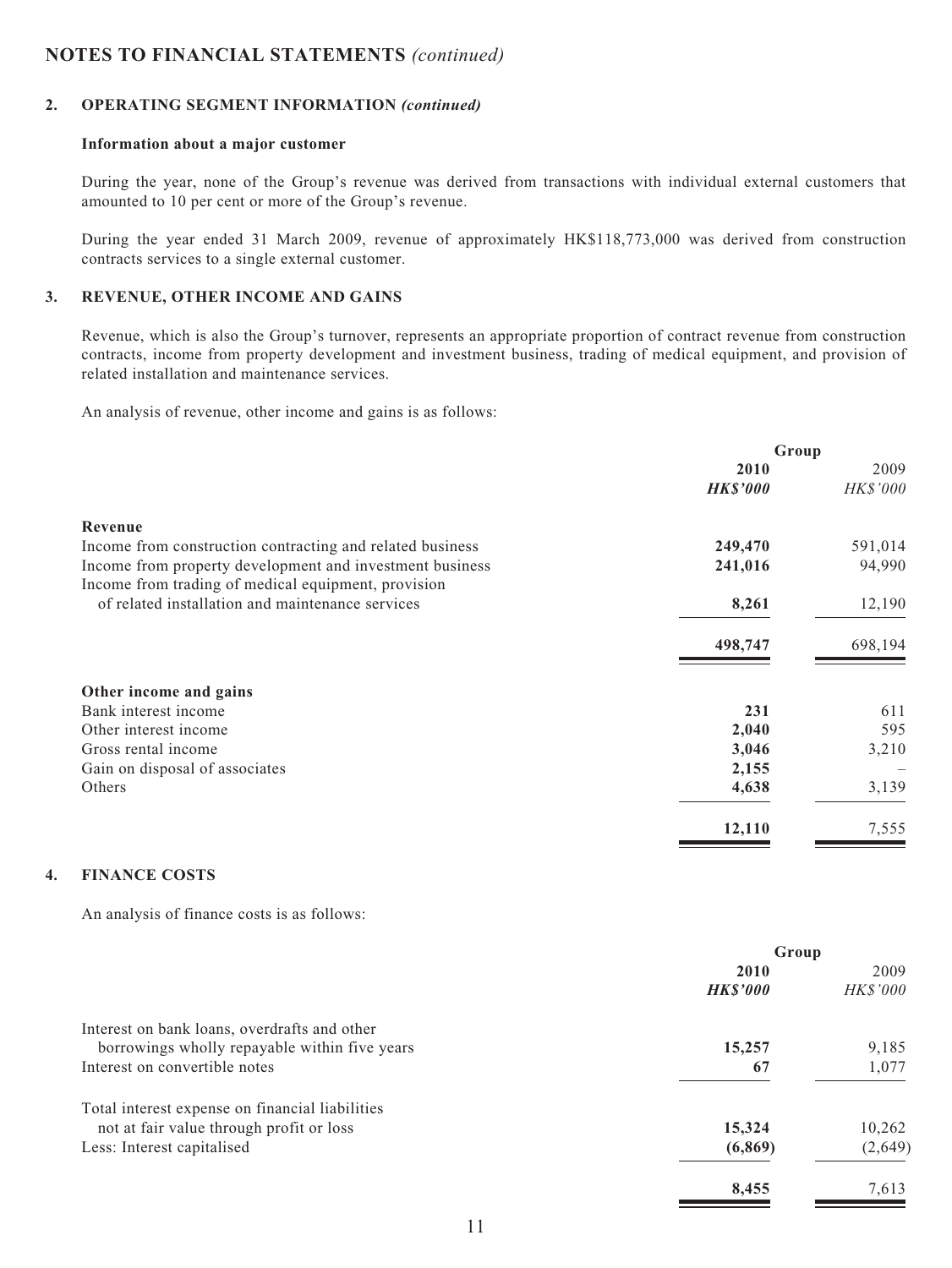## **5. INCOME TAX**

No Hong Kong profits tax has been provided as the Group's subsidiaries either did not generate any assessable profits arising in Hong Kong during the year or have available tax losses brought forward from prior years to offset the assessable profits generated during the year. In the prior year, Hong Kong profits tax had been provided at the rate of 16.5% on the estimated assessable profits arising in Hong Kong during that year. Taxes on profits assessable elsewhere have been calculated at the rates of tax prevailing in the jurisdictions in which the Group operates.

Land appreciation tax ("LAT") in Mainland China is levied at progressive rates ranging from 30% to 60% on the appreciation of land value, being the proceeds from the sale of properties less deductible expenditures including amortisation of land use rights, borrowing costs and all property development expenditures.

|                               | Group           |          |
|-------------------------------|-----------------|----------|
|                               | 2010            | 2009     |
|                               | <b>HK\$'000</b> | HK\$'000 |
| Current – Hong Kong           |                 |          |
| Charge for the year           |                 | 9        |
| $Current - Elsewhere$         |                 |          |
| Charge for the year           | 9,954           | 9,360    |
| Overprovision in prior years  | (2,184)         | (21)     |
| Deferred                      | 3,200           | 3,757    |
| LAT in Mainland China         | 23,169          | 11,849   |
| Total tax charge for the year | 34,139          | 24,954   |

#### **6. EARNINGS PER SHARE ATTRIBUTABLE TO ORDINARY EQUITY HOLDERS OF THE COMPANY**

The calculation of basic earnings per share amounts is based on the profit for the year attributable to ordinary equity holders of the Company, and the weighted average number of ordinary shares of 566,973,017 (2009: 570,127,894) in issue during the year.

The calculation of diluted earnings per share amounts is based on the profit for the year attributable to ordinary equity holders of the Company, adjusted to reflect the interest on the convertible notes. The weighted average number of ordinary shares used in the calculation is the number of ordinary shares in issue during the year, as used in the basic earnings per share calculation, and the weighted average number of ordinary shares assumed to have been issued at no consideration on the deemed exercise or conversion of all dilutive potential ordinary shares into ordinary shares.

No adjustment was made to the basic earnings per share amounts presented for the years ended 31 March 2010 and 2009 in respect of a dilution as the Group had no dilutive ordinary shares in issue during 31 March 2010 and the impact of the convertible notes outstanding had an anti-dilutive effect on the basic earnings per share amounts presented in 31 March 2009, respectively.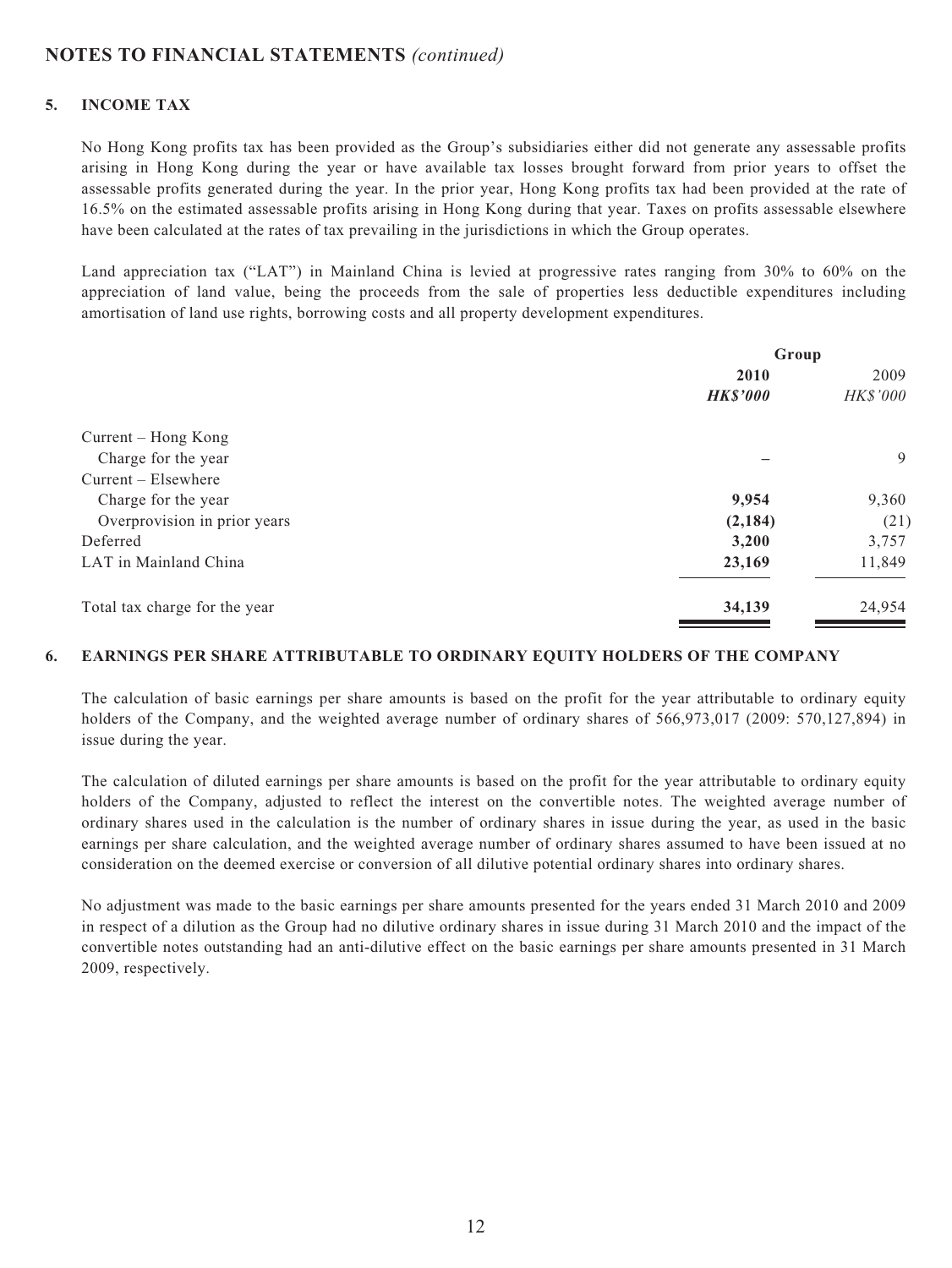## **6. EARNINGS PER SHARE ATTRIBUTABLE TO ORDINARY EQUITY HOLDERS OF THE COMPANY**  *(continued)*

The calculations of basic and diluted earnings per share are based on:

|                                                                  | Group                   |              |
|------------------------------------------------------------------|-------------------------|--------------|
|                                                                  | 2010                    | 2009         |
|                                                                  | <b>HK\$'000</b>         | HK\$'000     |
| <b>Earnings</b>                                                  |                         |              |
| Profit attributable to ordinary equity holders of the            |                         |              |
| Company, used in the basic earnings per share calculation        | 26,951                  | 12,570       |
| Interest on convertible notes                                    |                         | 1,077        |
| Profit attributable to ordinary equity holders of the            |                         |              |
| Company before interest on convertible notes                     | 26,951                  | 13,647       |
|                                                                  | <b>Number of shares</b> |              |
|                                                                  | 2010                    | 2009         |
| <b>Shares</b>                                                    |                         |              |
| Weighted average number of ordinary shares in issue during       |                         |              |
| the year used in the basic earnings per share calculation        | 566,973,017             | 570,127,894  |
| Effect of dilution – weighted average number of ordinary shares: |                         |              |
| Convertible notes                                                |                         | 35,000,000   |
|                                                                  | 566,973,017             | 605,127,894* |

\* In the prior year, because the diluted earnings per share amount was increased when taking the convertible notes into account, the convertible notes had an anti-dilutive effect on the basic earnings per share for the year and were ignored in the calculation of diluted earnings per share. Therefore, diluted earnings per share amounts were based on the profit for that year of HK\$12,570,000 and the weighted average number of ordinary shares of 570,127,894 in issue during that year.

## **7. ACCOUNTS RECEIVABLE**

The Group's trading terms with its customers are mainly on credit. The credit period is generally 90 days for the sale of trading goods and up to 180 days for the sale of completed properties held for sale. For retention monies receivable in respect of construction work carried out by the Group, the due dates are usually one year after the completion of the construction work. Each customer has a maximum credit limit. The Group seeks to maintain strict control over its outstanding receivables. Overdue balances are reviewed regularly by senior management. In view of the aforementioned and the fact that the Group's accounts receivable relate to a large number of diversified customers, there is no significant concentration of credit risk. Accounts receivable are non-interest-bearing.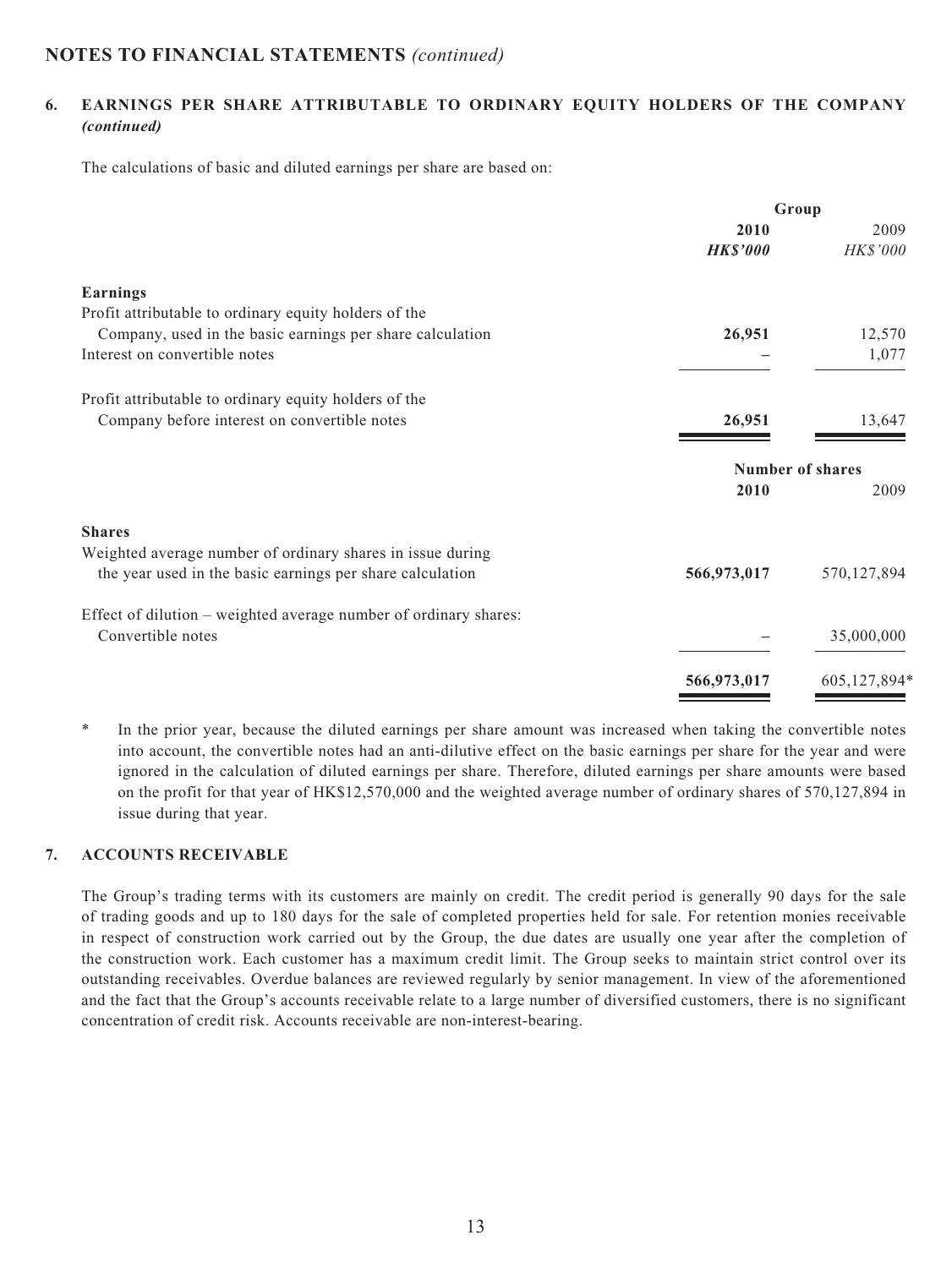### **7. ACCOUNTS RECEIVABLE** *(continued)*

An aged analysis of the accounts receivable as at the end of the reporting period, based on the invoice date and net of provision, is as follows:

|                             | Group           |          |
|-----------------------------|-----------------|----------|
|                             | 2010            | 2009     |
|                             | <b>HK\$'000</b> | HK\$'000 |
| Current to 90 days          | 31,053          | 32,153   |
| 91 to 180 days              | 13,889          | 5,989    |
| 181 to 360 days             | 10,153          | 333      |
| Over 360 days               | 9,886           | 13,662   |
|                             | 64,981          | 52,137   |
| Retention monies receivable | 6,313           | 7,335    |
| Total                       | 71,294          | 59,472   |

## **8. ACCOUNTS PAYABLE**

An aged analysis of the accounts payable as at the end of the reporting period, based on the invoice date, is as follows:

|                    |                 | Group    |  |
|--------------------|-----------------|----------|--|
|                    | 2010            | 2009     |  |
|                    | <b>HK\$'000</b> | HK\$'000 |  |
| Current to 90 days | 12,469          | 36,713   |  |
| 91 to 180 days     | $\overline{4}$  | 260      |  |
| 181 to 360 days    | 597             | 277      |  |
| Over 360 days      | 7,878           | 7,019    |  |
|                    | 20,948          | 44,269   |  |
|                    |                 |          |  |

Accounts payable are non-interest-bearing and are normally settled on 30-day terms.

## **DIVIDEND**

The Board of Directors of the Company has resolved to recommend a final dividend of HK2 cents per share for the year ended 31 March 2010 (2009: Nil). The proposed final dividend are subject to approval by the shareholders of the Company at the annual general meeting to be held on 12 August 2010 and will be payable on 19 August 2010 to the shareholders whose names appear on the register of members of the Company as at the close of business on 5 August 2010.

## **CLOSURE OF REGISTER OF MEMBERS**

The Register of Members of the Company will be closed from 6 August 2010 to 12 August 2010, both days inclusive, during which period no transfer of shares in the Company will be registered. In order to determine the entitlement of shareholders to the recommended final dividends and the identity of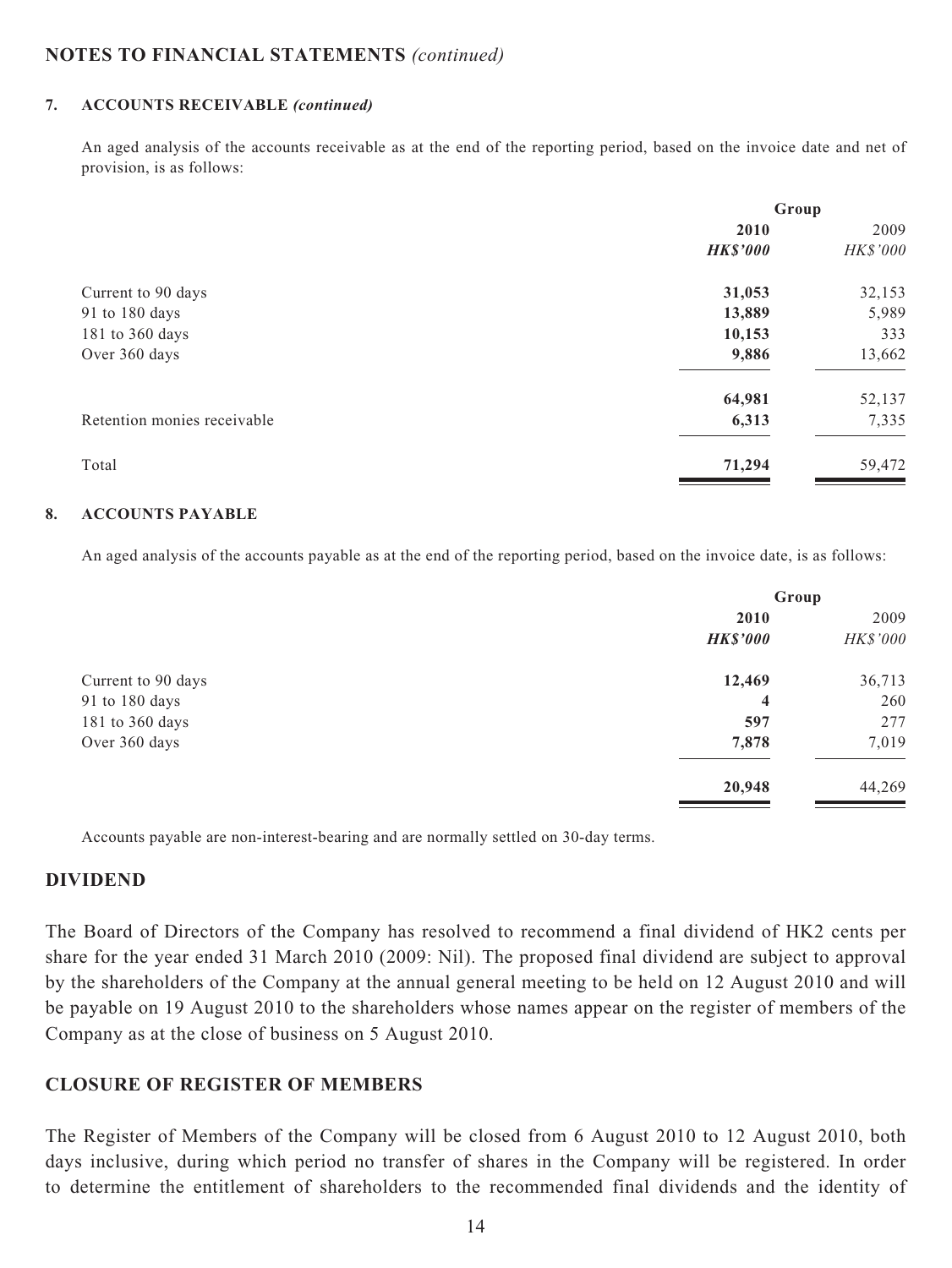members who are entitled to attend and vote at the Annual General Meeting to be held on 12 August 2010, all transfer of shares in the Company accompanied by the relevant share certificates must lodged with the Company's branch shares registrar in Hong Kong, Tricor Tengis Limited, at 26th Floor, Tesbury Centre, 28 Queen's Road East, Hong Kong not later than 4:30 p.m. on 5 August 2010.

# **EVENTS AFTER THE REPORTING PERIOD**

- (a) On 7 April 2010, Interpath Profits Limited ("Interpath Profits"), an indirect 60% owned subsidiary of the Company entered into a sale and purchase agreement (the "Lead Joy Agreement") with Bond Light Limited ("Bond Light"), an independent third party, in relation to the disposal to Bond Light of the entire issued share capital of Lead Joy Investments Limited ("Lead Joy", a wholly-owned subsidiary of Interpath Profits and an indirect 60% owned subsidiary of the Company) and the rights to a shareholder's loan due to Interpath Profits from Lead Joy. The total consideration of the Lead Joy disposal is RMB99.5 million.
- (b) On 7 April 2010, Interpath Profits also entered into a sale and purchase agreement (the "Measure Up Agreement") with Big Meg Limited ("Big Meg"), an independent third party, in relation to the disposal to Big Meg of the entire issued share capital of Measure Up Profits Limited ("Measure Up", a wholly-owned subsidiary of Interpath Profits and an indirect 60% owned subsidiary of the Company) and the assumption by Big Meg of the liabilities under the indebtedness due to Measure Up from Interpath Profits. The total consideration of the Measure Up disposal is RMB242 million.

The Lead Joy disposal constitutes a major transaction, and the Measure Up disposal constitutes a very substantial disposal, for the Company under the Listing Rules. The Lead Joy Agreement, the Measure Up Agreement and the transactions contemplated thereunder are subject to the approval of the Shareholders by way of poll at the special general meeting ("SGM"). As, to the best knowledge and belief of the Directors, both Bond Light and Big Meg and their respective ultimate beneficial owners are independent third parties and no Shareholder has a material interest in the Lead Joy disposal or the Measure Up disposal which is different from other Shareholders, no Shareholder is required to abstain from voting on the resolutions to be proposed at the SGM for the approval of the Lead Joy disposal, the Measure Up disposal and the transactions contemplated under the Lead Joy Agreement and the Measure Up Agreement.

## **MANAGEMENT DISCUSSION AND ANALYSIS**

## **BUSINESS REVIEW**

The Group's turnover for the year was HK\$498,747,000 which represented a decrease of 29% as compared with last year. The net profit attributable to equity holders of the Company amounted to approximately HK\$26,951,000 representing an increase of 114% as compared with last year. Earning per share is approximately HK4.75 cents.

The Group's major business segment during the year comprises (i) construction, as a main contractor, as well as the provision of contracting intelligent building engineering, and electrical and mechanical ("E&M") services; (ii) property development and investment; and (iii) trading of medical equipment, provision of related installation and maintenance services.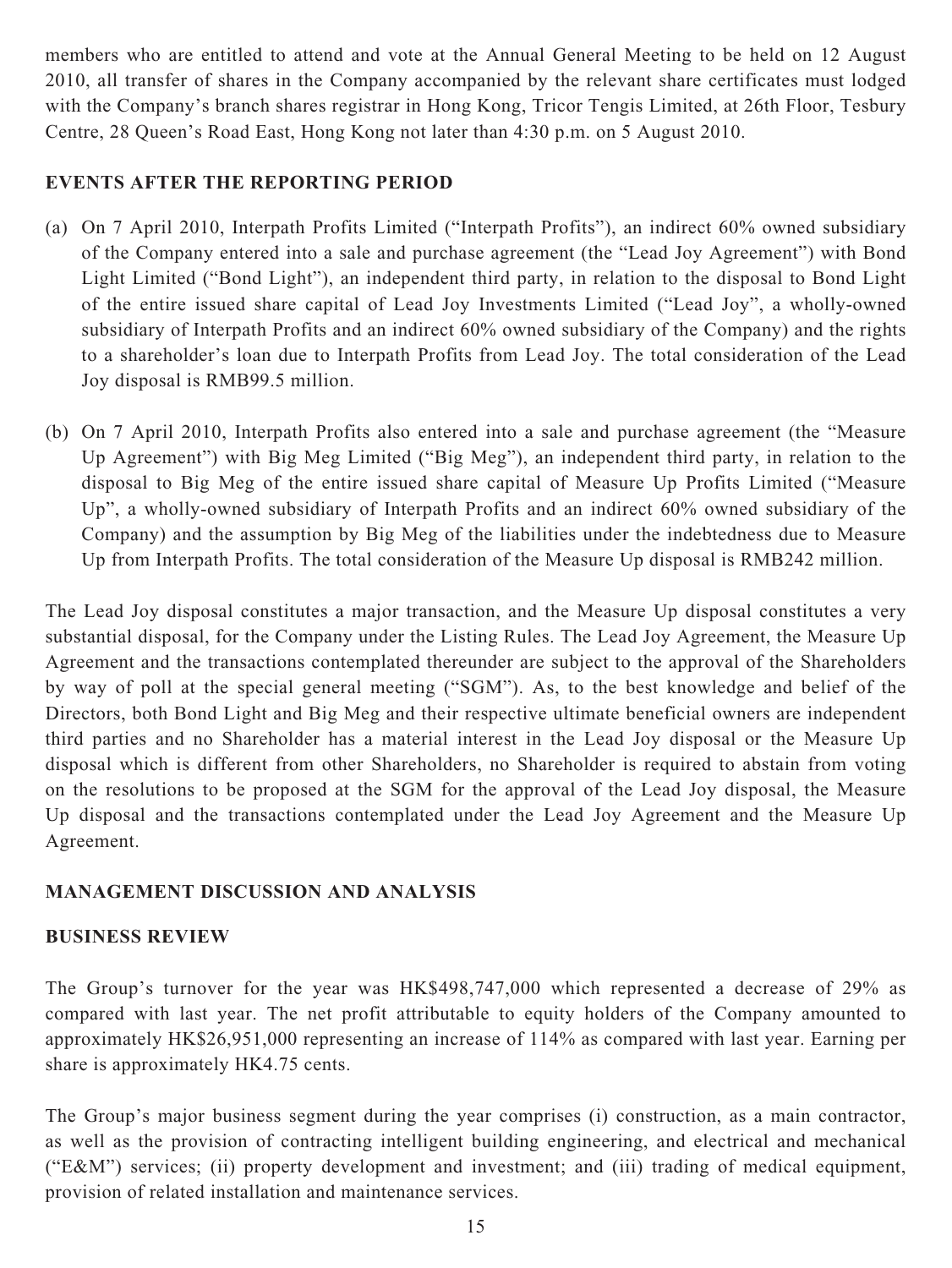During the year, the Group completed projects such as fitting out works for a residential house at Pollock's Path, Hong Kong, air-conditioning and electrical works for Ocean Park redevelopment project – Amazing Asian Animals, Hong Kong, term contract for telemetry and plant control installation of Water Supplies Department and building services installation for the construction of primary schools in Sham Tseng, Hong Kong. In current year, turnover generated from the construction and contracting business decreased by 58% as compared to last year, this is mainly due to the residual effect of the financial tsunami of last year where there are usually a time lag between the granting of the project and the generation of project revenue.

On 6 May 2009, Deson Development Holdings Limited ("DDHL"), a wholly-owned subsidiary of the Company entered into a shareholders' agreement with Skill Achieve Investments Limited ("Skill Achieve"), an independent third party, pursuant to which the parties agreed to form a joint venture company named Deson Development International Holdings Investment Limited ("DDIHIL"). DDIHIL will invest in a 10% equity interest in Zhejiang Construction Investment Group Company Limited ("ZJC"), a state-owned enterprise in PRC as reorganised under a reorganisation scheme. ZJC is principally engaged in the businesses of construction investment management and construction contracting in PRC as a main contractor.

According to the above mentioned shareholders' agreement and a supplementary agreement dated 25 June 2009, the issued share capital of DDIHIL will be owned as to 20% by DDHL and 80% by Skill Achieve. In order to finance the investment in the 10% equity interest in ZJC, DDHL and Skill Achieve agreed to advance shareholders' loans to DDIHIL in proportion to their respective equity interests in DDIHIL. Accordingly, DDHL shall advance a total amount of RMB29 million, and Skill Achieve shall advance a total amount of RMB116 million, to DDIHIL. As at the date of this announcement, shareholders' loan of HK\$20 million has been advanced by DDHL to DDIHIL.

More to note, during the year, the Group sold certain units of Asian Villas City Square, Haikou, certain service apartments of Parkview Garden, Shanghai, and certain units of Phase I of Century Place, Kaifeng, which contributed a meaningful turnover and profit to the Group. Since customers commenced to pick up confident in the property market after the held back from purchase during the financial tsunami, as such, sales generated from this segment increased by 154% as compared to that of last year. In September 2007, Asian Villas City Square was awarded one of the "Top 100 Best Property in China for year 2007 (third anniversary)". In May 2008, the Company was awarded one of the "Top 500 Most Influential Property Development Enterprise in China" for year 2008, by 2008 亞洲(博鰲)房地產領袖峰會.

On 27 January 2010, Lead Joy, an indirectly non wholly-owned subsidiary of the Company, entered into an agreement with third parties in relation to the acquisition of the entire shareholding interests in Mellink Holdings Limited ("Mellink Holdings", formerly Hong Kong Okabe Company Limited), and therefore Mellink Holdings' non wholly-owned subsidiary 惠州高爾夫球場有限公司 ("Huizhou Golf"). Huizhou Golf is principally engaged in golf club operation, it owns a piece of land located at Huizhou, PRC, with a total site area of approximately 1,008,725 sq. metres, on which Huizhou Golf operates a golf course and is contiguous with the sites already owned by the Group. The acquisition would result in the consolidation of the site owned by Huizhou Golf with its golf club environment and facilities with the adjacent residential development sites already owned by the Group, which was expected to enhance both the attractiveness of the residential properties and therefore their value, and also the combined value of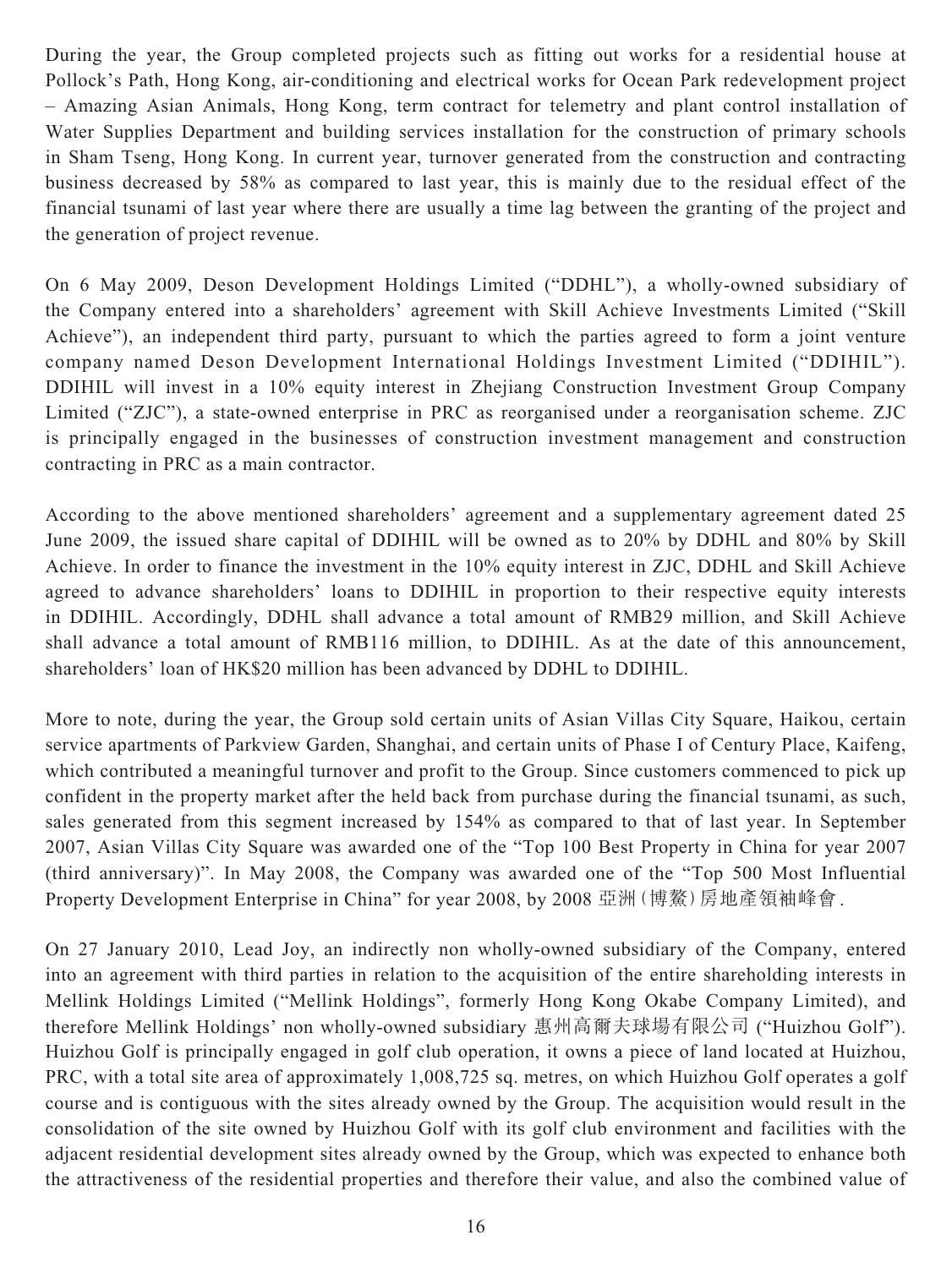the consolidated sites. Subsequent to the reporting period, the Group had entered into sales and purchase agreements in relation to the disposal of such subsidiaries, for details please refer to the section heading "Events after the reporting period".

# **FINANCIAL REVIEW**

# **Turnover**

During the year, the Group's turnover amounted to HK\$499 million, decreased by 29% as compared to last year. The decrease was mainly due to the residual effect of last year's financial tsunami in the construction and contracting segment, where there are usually a time lag between the grant of project and the generation of project revenue. On the other hand, customers commenced to pick up confident in the property market after the held back from purchase during the financial tsunami, as such, the decrease in construction and contracting segment was partly offset by the notable growth in the property development and investment segment. Turnover generated from construction contracting business, property development and investment business and other business amounted to approximately HK\$249 million, HK\$241 million, HK\$8 million respectively, which represent a decrease by 58%, an increase by 154% and a decrease by 32% respectively as compared to last year.

# **Gross profit margin**

During the year under review, the Group's gross profit margin was approximately 24%, up by 8% as compared to last year's 16%, this is mainly contributed from the property development and investment business because the percentage of turnover from the property development and investment segment over the total turnover increased from last year's 14% to this year's 48%, where the gross profit margin of this segment generally have a much higher gross profit margin than the other main segment-construction contracting segment, as a result, the overall gross profit margin is higher than last year.

## **Liquidity and financial resources**

As at 31 March 2010, the Group had total assets of HK\$1,184,288,000, which is financed by total liabilities, shareholders' equity and minority interests of HK\$670,526,000, HK\$508,829,000 and HK\$4,933,000, respectively. The Group's current ratio at 31 March 2010 was 1.54 compared to 1.60 at 31 March 2009.

The gearing ratio for the Group is 15% (2009: 10%). It was calculated based on the non-current liabilities of HK\$88,393,000 (2009: HK\$51,457,000) and long term capital (equity and non-current liabilities) of HK\$602,155,000 (2009: HK\$529,111,000). The increment was mainly a result of the long-term construction loans obtained from bank for the property development business during the year.

## **Capital expenditure**

Total capital expenditure for the year was approximately HK\$17 million, which are mainly used in the purchase of investment properties and the related leasehold improvements in connection with the property investment business in Hainan, PRC.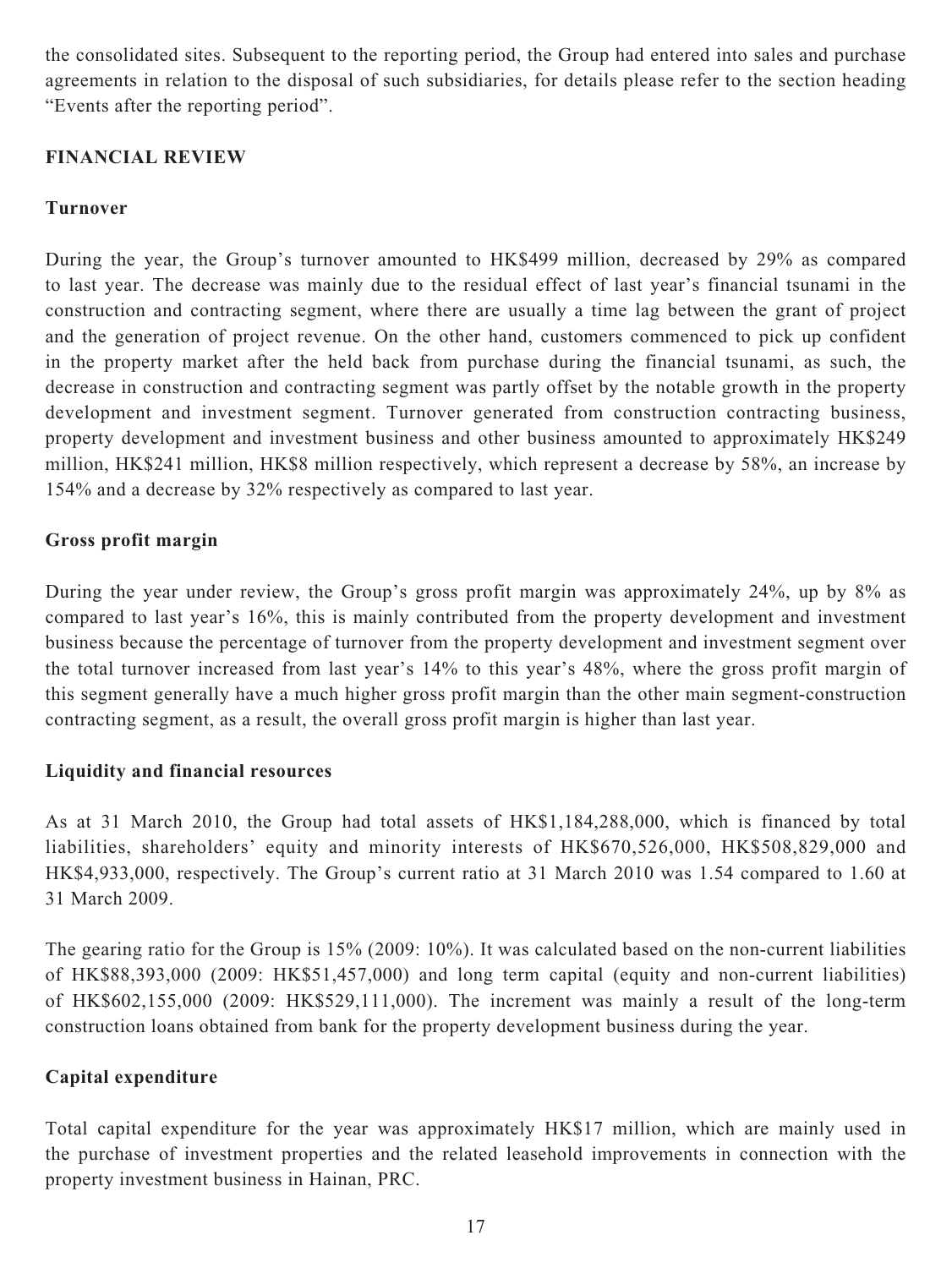## **Contingent liabilities**

At the end of the reporting date, there were no significant contingent liabilities for the Group.

## **Commitments**

At the end of the reporting date, there were no significant capital commitments for the Group. At the end of the reporting period, the Group had committed to advance a loan to an associate of RMB11,428,000.

## **Charges on group assets**

Assets with carrying value of HK\$363,011,000 were pledged as security for the Group's banking facilities.

## **Treasury policies**

The Director will continue to follow a prudent policy in managing its cash balances and maintain a strong and healthy liquidity to ensure that the Group is well placed to take advantage of growth opportunities for the business. In view of the expected development for the property development project in Kaifeng, PRC, the Group will take consideration on the Renminbi fund planning to adequately finance this project. Interest for the current bank borrowings were mainly on floating rate basis and the bank borrowings were principally denominated in Hong Kong dollars and Renminbi, hence, there is no significant exposure to foreign exchange rate fluctuations.

## **Exchange risk exposure**

The Group's receivables and payables were denominated mainly in Hong Kong dollar and Renminbi. Since some of the Group's business are based in the PRC, the continuing appreciation of RMB inevitably increase the development cost and operating cost, however, the fluctuation in RMB is still mild for the time being and the PRC operation is naturally hedged by the future RMB receivables, therefore the management does not foresee any significant foreign currency exposure.

## **PROSPECT**

## **Construction business (including E&M works)**

The Group will uphold an on-going parallel development of its construction business (including E&M works) in both the PRC and Hong Kong. With its proven track records and adequate expertise in the main contracting business, in April 2006, the Group had been promoted from "List of Approved Contractors for Public Works under Group C (on probation) of the Building Category under Environment, Transport and Works Bureau of the HKSAR" to "List of Approved Contractors for Public Works under Group C of the Building Category under Environment, Transport and Works Bureau of the HKSAR". Together with the license in Group II under the "Turn-key Interior Design and Fitting-out Works" under the "List of Approved Suppliers of Materials and Specialist Contractors for Public Works" and the 11 licenses held under the "List of Approved Suppliers of Materials and Specialist Contractors for Public Works under Environment, Transport and Works Bureau of the Government of the HKSAR", enables the Group to take an active part in the construction business development (including E&M works).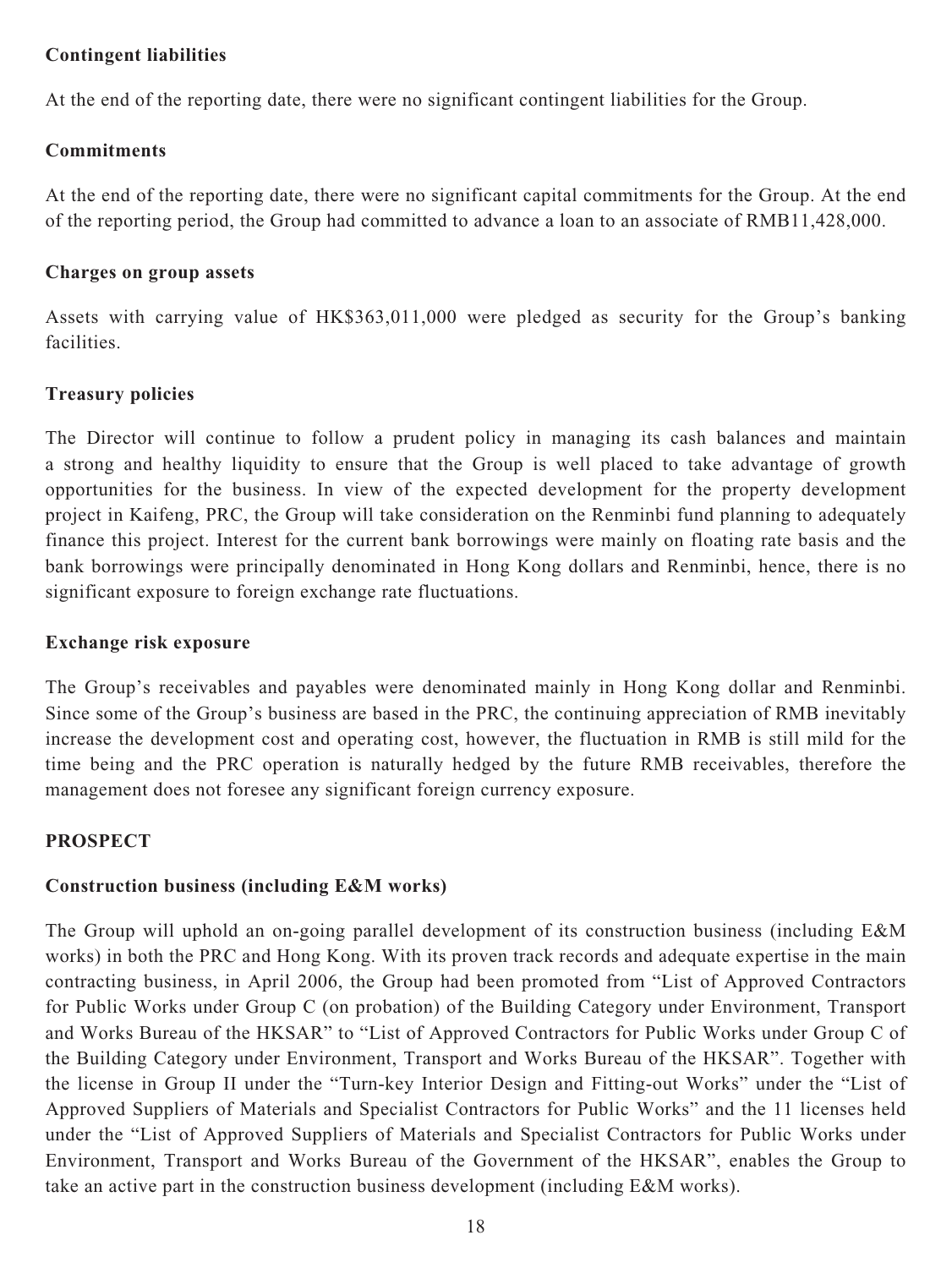During the year, new projects such as term contract for design and construction of fitting out works to building and lands and other properties of the Government of the HKSAR, fitting out works for a residential house at Kowloon Tong, Hong Kong, fitting out works for Prada shop at Tsimshatsui, Hong Kong, design and build foundation works for site formation, drainage abandonment and diversion, excavation and lateral support, retaining wall, piling and pile caps works for residential houses at Stubbs Road, Hong Kong, main contractor for construction three residential houses at the Peak, Hong Kong, electrical, fire services and air-conditioning installation for student hostel development phase 4 for City University of Hong Kong, refurbishment of air-conditioning systems at Tsuen Wan Government office complex, Hong Kong, building services installation for the construction of Columbarium and garden of remembrance at Kiu Tau Road, Fanling, Hong Kong, renovation for a ward building in a hospital, PRC were granted. As at the date of this announcement, the Group has contracts on hand with a total contract sum of over HK\$1,074 million.

## **Property development and investment**

Asian Villas City Square, Haikou, Hainan Province is developed into a residential and commercial complex with a total gross floor area of approximately 117,000 sq. metres. Construction was completed in last year. Up to the date of this announcement, the total sales contract sum achieved amounted to approximately RMB342 million. The Group have also lease out certain completed commercial properties for sale before sales is made, so that the Group can generate temporary extra rental income before the sales.

On 9 June 2005, the Group has been granted the land use rights of a development site in Long Ting district of the city of Kaifeng. The Directors intend to develop a residential and commercial complex on the site with an estimated gross floor area of approximately 202,000 sq. metres. Up to now, gross floor area of 30,000 sq. metres had completed construction and contribute sales revenue to the Group, the remaining of the land is under construction, processing smoothly, and it is expected the construction will be completed by 2012.

On 2 November 2006, the Group obtained the land use rights of a development site in Huidong province of PRC. The Directors intend to develop residential villas on the site with an estimated gross floor area of approximately 220,796 sq. metres. On 27 January 2010, Lead Joy, an indirectly non whollyowned subsidiary of the Company, acquire a piece of land located at Huizhou, PRC, with a total site area of approximately 1,008,725 sq. metres through the acquisition of the entire shareholding interests in Mellink Holdings. The acquisition would result in the consolidation of the site owned by Huizhou Golf with its golf club environment and facilities with the adjacent residential development sites already owned by the Group, which was expected to enhance both the attractiveness of the residential properties and therefore their value, and also the combined value of the consolidated sites.

Subsequent to the end of reporting period, on 7 April 2010, Interpath Profits entered into the Lead Joy Agreement to dispose of the entire issued share capital of Lead Joy and the rights to a shareholder's loan due to Interpath Profits from Lead Joy in the total consideration of RMB99.5 million. On the same date, Interpath Profits also entered into the Measure Up Agreement to dispose of the entire issued share capital of Measure Up and the assumption by Big Meg of the liabilities under the indebtedness due to Measure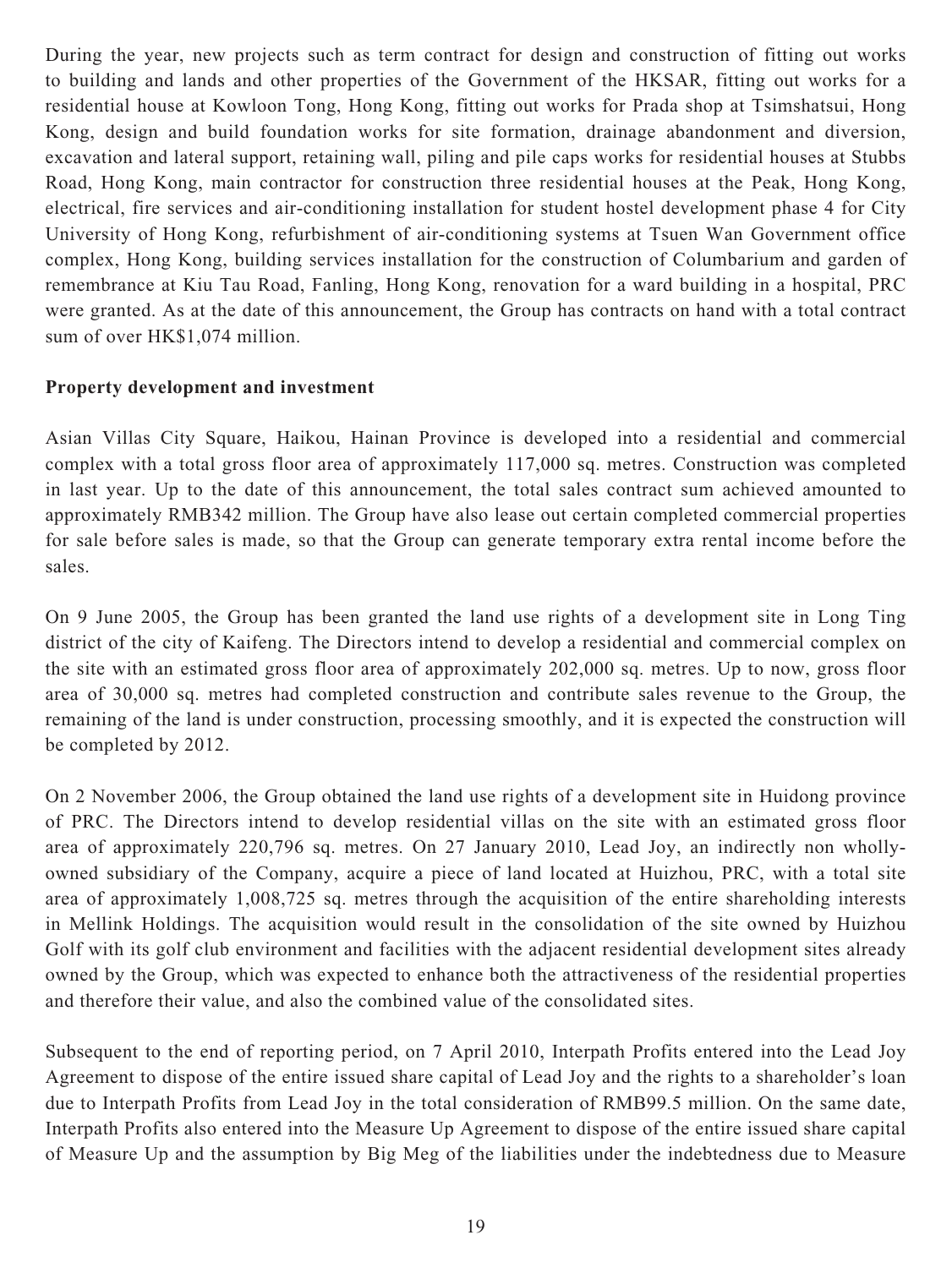Up from Interpath Profits, in the total consideration of RMB242 million. The disposals will generate significant profits to the Group in the next financial year, and after the completion of the disposals, the Group will no longer have property development business in Huizhou, PRC.

The Group purchased a hotel in Haikou, the capital of Hainan Province, PRC through the acquisition of a subsidiary in the prior years. During the year, the Group had acquired one additional floor of the hotel which in aggregate the total gross floor area add up to 22,803 sq. metres. Up to the date of this announcement, the hotel is leased out to generate recurring rental income. In view of the great potential which Hainan Province has as an upscale tourist destination, the Directors consider the growth prospects to be promising.

Although the residual effect of the macro-economic tightening measures have added uncertainties to the growth of the PRC economy, the Directors believe that the austerity measure had only a moderate and short term impact on the property market in PRC. With strong sustained economic growth in PRC, coupled with the constant appreciation of RMB, the PRC property market offers tremendous opportunities, and the Group will continue to place emphasis on strengthening the property development and investment business, and may acquire additional land bank to richen its land reserve, specifically in the second and third tier cities in PRC which the market trend and growth potential is consistently increasing, however, the Group has no specific investment plan in relation to any particular project currently.

Noteworthy is the fact that Directors believe the hosting of the World Expo in Shanghai, PRC in 2010 will have a positive impact on the PRC property market and the property development and investment segment will continue to provide a sizable contribution to the Group's operating results in the coming years.

# **Trading of medical equipment**

With rising affluence especially in Hong Kong and the major cities in PRC, the consumers' increasing health awareness, especially among higher-income urban consumers, continued to create higher demand for medical equipments, and our effort in trading of medical equipment should continue to pay off in terms of sales growth and market penetration in PRC. In the coming year, we will expand our distribution channels and introducing a broader range of products to spur sales growth.

The outlook of the Group for the next year continues to be challenging. While the global economy appears to have stabilised and has been showing positive signs and evidence of recovering, the recovery is generally expected to be anemic and moderate. The Group remains optimistic of the medium to longer term prospects of the property sector in the PRC and continues to be committed to those projects that are being undertaken by the Group. On the other hand, the Group will continue to adopt efficacious cost management strategies and maintain tight credit control to cope with challenges and enhance competitiveness under the difficult operating environment.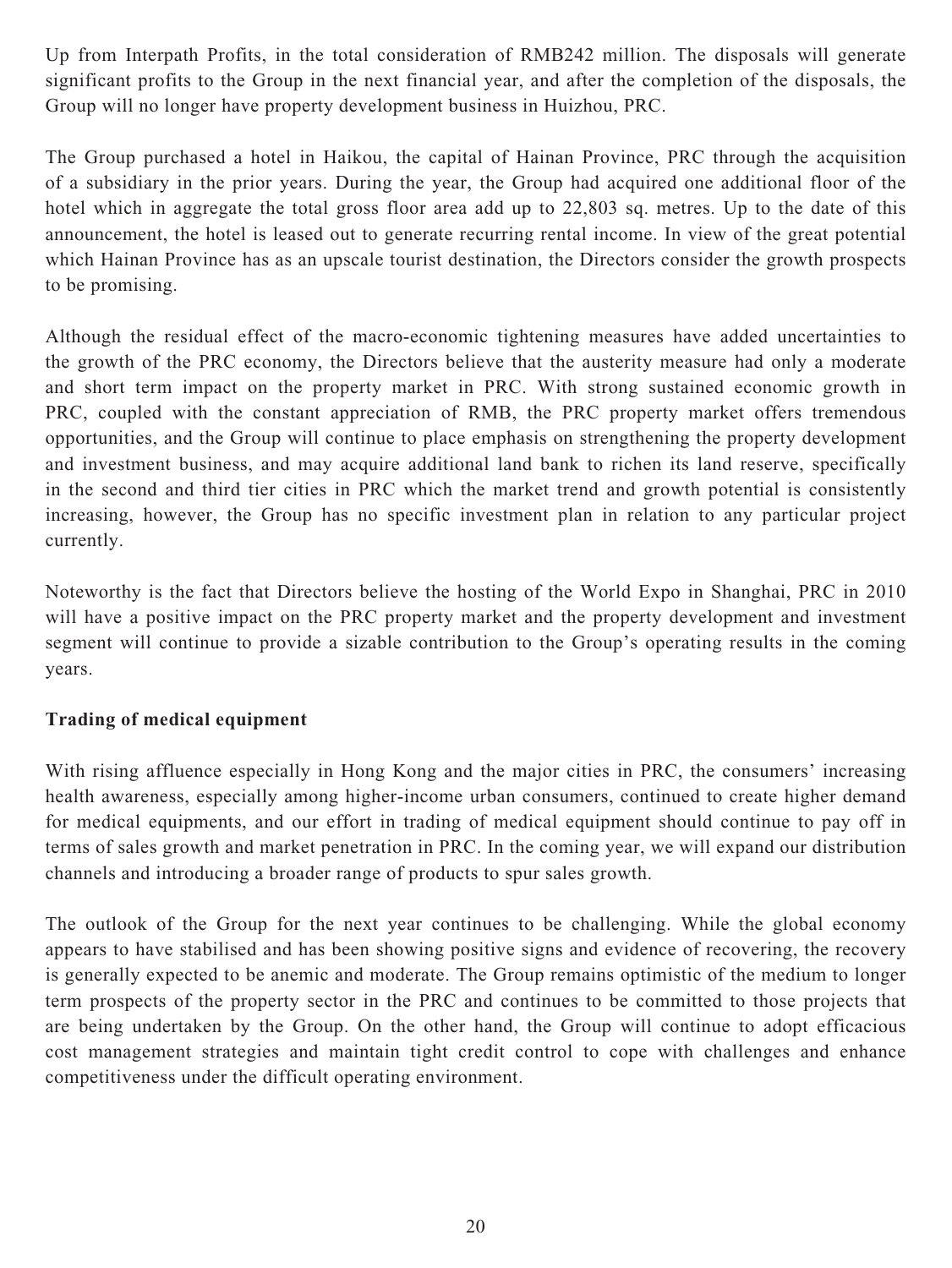## **HUMAN RESOURCES**

As at 31 March 2010, the Group has 123 employees, 14 of whom were based in the PRC. The total employee benefits expenses including directors' emoluments for the year under review amounted to HK\$32 million as compared to HK\$33 million in last year.

The remuneration policy and package of the Group's employees are reviewed and approved by the directors. Apart from pension funds, in order to attract and retain a high caliber of capable and motivated workforce, the Company offers discretionary bonus and share options to staff based on the individual performance and the achievements of the Company's targets.

## **PURCHASE, REDEMPTION OR SALE OF LISTED SECURITIES**

Neither the Company, nor any of its subsidiaries purchased, redeemed or sold any of the Company's listed securities during the year.

## **CORPORATE GOVERNANCE**

In the opinion of the Board, the Company has complied with most of the code provisions ("Code Provisions") as set out in the Code on Corporate Governance Practices ("CG Code") contained in Appendix 14 of the Rules Governing the Listing of Securities on the Stock Exchange ("Listing Rules") save for the deviation from the Code Provision A4.1, details of which are explained below. The Company regularly reviews its corporate governance practices to ensure that these continue to meet the requirements of the CG Code.

## **Summary of deviation of the CG Code:**

Code Provision A4.1

Code Provision A.4.1 stipulates that non-executive directors should be appointed for a specific term, subject to re-election.

The independent non-executive directors are not appointed for a specific term. However, all nonexecutive directors are subject to the retirement and rotation once every three years in accordance with the Company's Bye-Laws. As such, the Board considers that sufficient measures have been taken to ensure that the Company's corporate governance practices are comparable with those in the Code.

## **MODEL CODE FOR SECURITIES TRANSACTIONS**

The Company has adopted the Model Code for Securities Transactions by Directors of Listed Issuers (the "Model Code") as set out in Appendix 10 to the Listing Rules.

Specific enquiry has been made of all the directors and the directors have confirmed that they have complied with the Model Code throughout the year ended 31 March 2010.